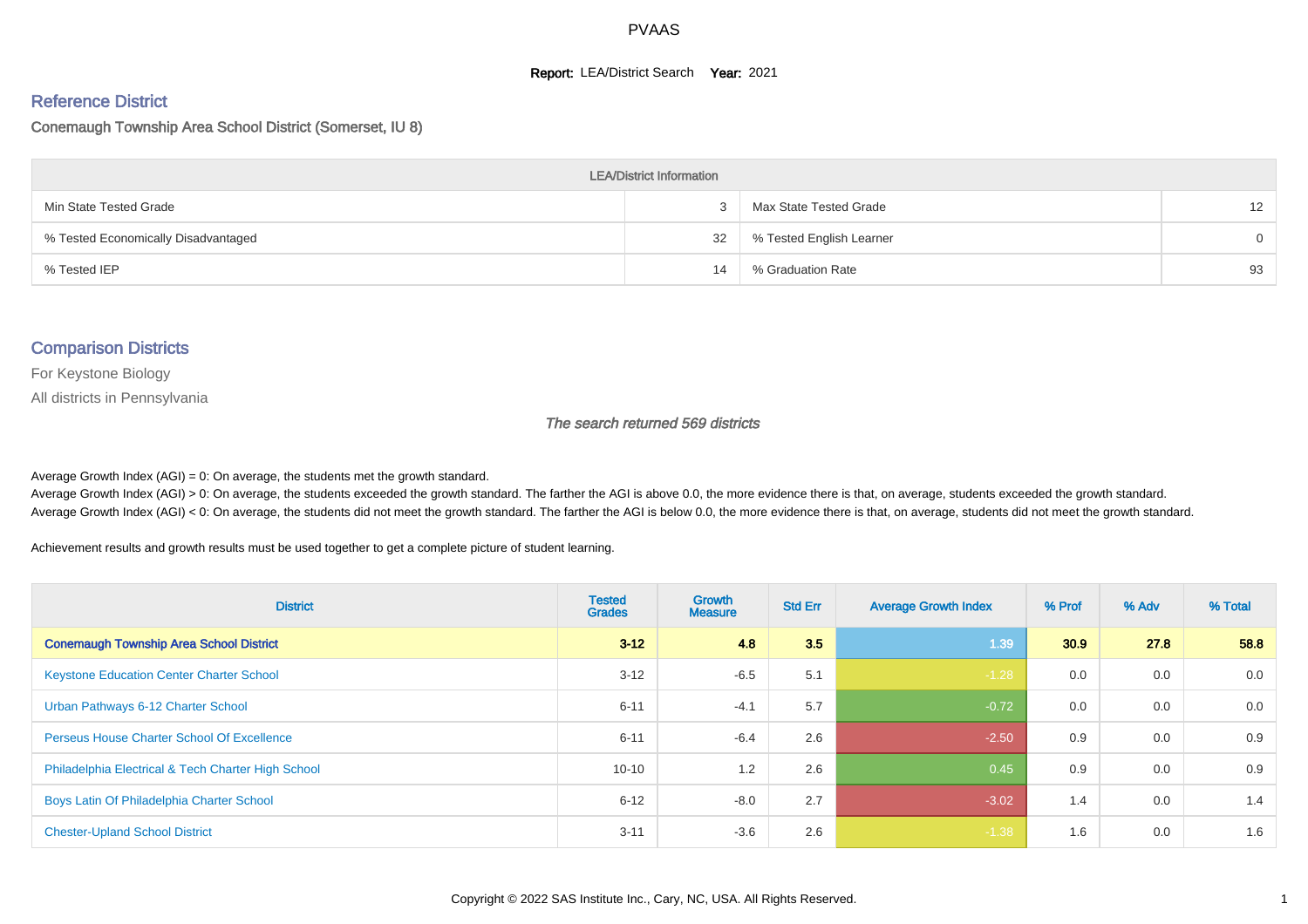| <b>District</b>                                                       | <b>Tested</b><br><b>Grades</b> | <b>Growth</b><br><b>Measure</b> | <b>Std Err</b> | <b>Average Growth Index</b> | % Prof | % Adv   | % Total |
|-----------------------------------------------------------------------|--------------------------------|---------------------------------|----------------|-----------------------------|--------|---------|---------|
| <b>Conemaugh Township Area School District</b>                        | $3 - 12$                       | 4.8                             | 3.5            | 1.39                        | 30.9   | 27.8    | 58.8    |
| <b>Aliquippa School District</b>                                      | $3 - 11$                       | $-20.0$                         | 3.6            | $-5.54$                     | 1.7    | 0.0     | 1.7     |
| <b>Innovative Arts Academy Charter School</b>                         | $6 - 11$                       | $-7.2$                          | 2.5            | $-2.83$                     | 2.0    | 0.0     | 2.0     |
| <b>Chester Charter Scholars Academy Charter School</b>                | $3 - 12$                       | $-6.2$                          | 3.3            | $-1.88$                     | 2.2    | 0.0     | 2.2     |
| La Academia Partnership Charter School                                | $6 - 11$                       | $-15.5$                         | 5.7            | $-2.70$                     | 2.3    | 0.0     | 2.3     |
| People For People Charter School                                      | $3 - 12$                       | 6.4                             | 5.6            | $1.15$                      | 2.4    | 0.0     | 2.4     |
| <b>Sto-Rox School District</b>                                        | $3 - 10$                       | $-7.0$                          | 3.5            | $-1.99$                     | 3.2    | $0.0\,$ | 3.2     |
| <b>Mastery Charter School - Gratz Campus</b>                          | $7 - 10$                       | $-9.5$                          | 4.6            | $-2.09$                     | 0.0    | 3.4     | 3.4     |
| <b>Universal Audenried Charter School</b>                             | $9 - 11$                       | $-3.8$                          | 2.5            | $-1.53$                     | 3.0    | 0.5     | 3.5     |
| <b>Tech Freire Charter School</b>                                     | $9 - 11$                       | 0.7                             | 2.5            | 0.27                        | 3.6    | 0.0     | 3.6     |
| <b>York City School District</b>                                      | $3 - 12$                       | $-17.7$                         | 1.8            | $-10.05$                    | 3.2    | 0.7     | 3.9     |
| <b>Clairton City School District</b>                                  | $3 - 11$                       | $-1.6$                          | 5.0            | $-0.32$                     | 3.8    | 0.5     | 4.4     |
| Aspira Bilingual Cyber Charter School                                 | $3 - 11$                       | 5.1                             | 5.8            | 0.87                        | 4.8    | 0.0     | 4.8     |
| <b>Claysburg-Kimmel School District</b>                               | $3 - 11$                       | $-1.2$                          | 5.2            | $-0.22$                     | 5.0    | 0.0     | 5.0     |
| <b>West Side CTC</b>                                                  | $9 - 10$                       | $-32.0$                         | 3.9            | $-8.16$                     | 5.9    | 0.0     | 5.9     |
| <b>Allentown City School District</b>                                 | $3 - 12$                       | $-16.9$                         | 1.4            | $-12.37$                    | 5.9    | 0.4     | 6.3     |
| Morrisville Borough School District                                   | $3 - 11$                       | $-13.1$                         | 3.7            | $-3.52$                     | 4.9    | 1.6     | 6.6     |
| <b>Belmont Charter School</b>                                         | $3 - 10$                       | 2.2                             | 3.4            | 0.64                        | 5.3    | 1.8     | $7.0\,$ |
| <b>Lawrence County CTC</b>                                            | $10 - 11$                      | $-9.8$                          | 3.7            | $-2.68$                     | 7.3    | 0.0     | 7.3     |
| <b>Propel Charter School-Homestead</b>                                | $3 - 11$                       | $-5.0$                          | 3.9            | $-1.27$                     | 7.3    | 0.0     | $7.3$   |
| <b>Turkeyfoot Valley Area School District</b>                         | $3 - 12$                       | $-15.4$                         | 5.8            | $-2.66$                     | 3.8    | $3.8\,$ | $7.6$   |
| Preparatory Charter School Of Mathematics, Science, Tech, And Careers | $9 - 10$                       | $-5.1$                          | 2.5            | $-2.03$                     | 6.3    | 1.4     | 7.7     |
| <b>Propel Charter School-Montour</b>                                  | $3 - 10$                       | $-3.4$                          | 3.6            | $-0.93$                     | 7.7    | 0.0     | 7.7     |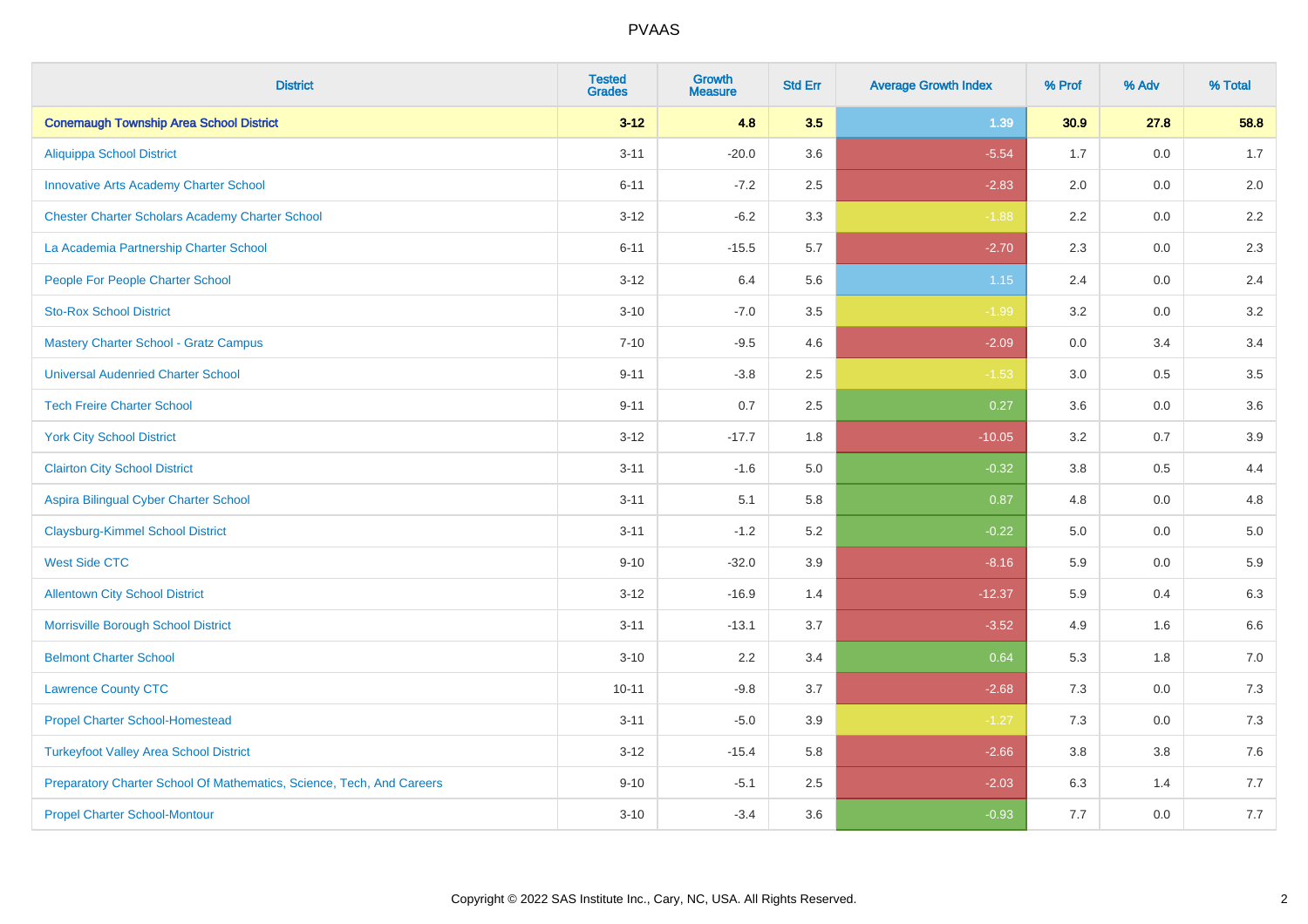| <b>District</b>                                   | <b>Tested</b><br><b>Grades</b> | <b>Growth</b><br><b>Measure</b> | <b>Std Err</b> | <b>Average Growth Index</b> | % Prof | % Adv   | % Total |
|---------------------------------------------------|--------------------------------|---------------------------------|----------------|-----------------------------|--------|---------|---------|
| <b>Conemaugh Township Area School District</b>    | $3 - 12$                       | 4.8                             | 3.5            | 1.39                        | 30.9   | 27.8    | 58.8    |
| <b>Harrisburg City School District</b>            | $3 - 11$                       | $-0.2$                          | 2.0            | $-0.11$                     | 6.0    | 2.0     | 8.0     |
| Propel Charter School - Braddock Hills            | $3 - 11$                       | $-2.1$                          | 3.3            | $-0.63$                     | 4.8    | 3.2     | 8.1     |
| Lincoln Leadership Academy Charter School         | $3 - 12$                       | $-7.4$                          | 3.7            | $-1.99$                     | 6.4    | 2.1     | 8.5     |
| Dr Robert Ketterer Charter School Inc             | $6 - 12$                       | 7.1                             | 4.3            | 1.66                        | 7.3    | 1.7     | 9.0     |
| <b>Shade-Central City School District</b>         | $3 - 11$                       | $-14.6$                         | 4.0            | $-3.68$                     | 9.6    | 0.0     | 9.6     |
| <b>Executive Education Academy Charter School</b> | $3 - 10$                       | $-14.6$                         | 3.0            | $-4.81$                     | 8.5    | 1.2     | 9.8     |
| <b>Tacony Academy Charter School</b>              | $3 - 11$                       | $-12.9$                         | 3.3            | $-3.90$                     | 8.6    | 1.4     | 10.0    |
| <b>KIPP Dubois Charter School</b>                 | $9 - 10$                       | $-3.0$                          | 3.1            | $-0.95$                     | 10.0   | 0.0     | 10.0    |
| <b>Sugar Valley Rural Charter School</b>          | $3 - 11$                       | $-3.6$                          | 3.7            | $-0.98$                     | 10.3   | 0.0     | 10.3    |
| <b>Woodland Hills School District</b>             | $3 - 12$                       | $-4.2$                          | 2.5            | $-1.66$                     | 10.1   | 1.4     | 11.5    |
| <b>Greater Johnstown School District</b>          | $3 - 11$                       | $-3.5$                          | 2.4            | $-1.45$                     | 10.3   | 1.3     | 11.5    |
| Esperanza Cyber Charter School                    | $3 - 11$                       | 7.1                             | 6.1            | 1.15                        | 8.8    | 2.9     | 11.8    |
| New Kensington-Arnold School District             | $3 - 11$                       | $-5.8$                          | 3.2            | $-1.80$                     | 10.8   | 1.2     | 12.0    |
| <b>Big Beaver Falls Area School District</b>      | $3 - 11$                       | $-17.9$                         | 2.8            | $-6.27$                     | 9.4    | 2.8     | 12.2    |
| <b>Multicultural Academy Charter School</b>       | $9 - 11$                       | 6.0                             | 3.4            | 1.77                        | 12.3   | 0.0     | 12.3    |
| <b>Norristown Area School District</b>            | $3 - 12$                       | $-25.4$                         | 1.7            | $-15.35$                    | 10.6   | 1.8     | 12.4    |
| Community Academy Of Philadelphia Charter School  | $3 - 11$                       | 0.1                             | 2.6            | 0.06                        | 9.7    | 2.6     | 12.4    |
| <b>Mastery Charter School - Thomas Campus</b>     | $3 - 10$                       | 7.9                             | 5.7            | 1.39                        | 12.5   | 0.0     | 12.5    |
| <b>Lancaster School District</b>                  | $3 - 12$                       | $-10.0$                         | 1.4            | $-7.22$                     | 9.0    | 3.9     | 12.8    |
| Mastery Charter School - Shoemaker Campus         | $7 - 10$                       | $-2.3$                          | 2.8            | $-0.81$                     | 10.1   | 3.7     | 13.8    |
| <b>Steelton-Highspire School District</b>         | $3 - 11$                       | $-5.3$                          | 3.2            | $-1.65$                     | 13.9   | $0.0\,$ | 13.9    |
| <b>Tussey Mountain School District</b>            | $3 - 12$                       | $-13.0$                         | 3.3            | $-3.93$                     | 11.1   | 3.2     | 14.3    |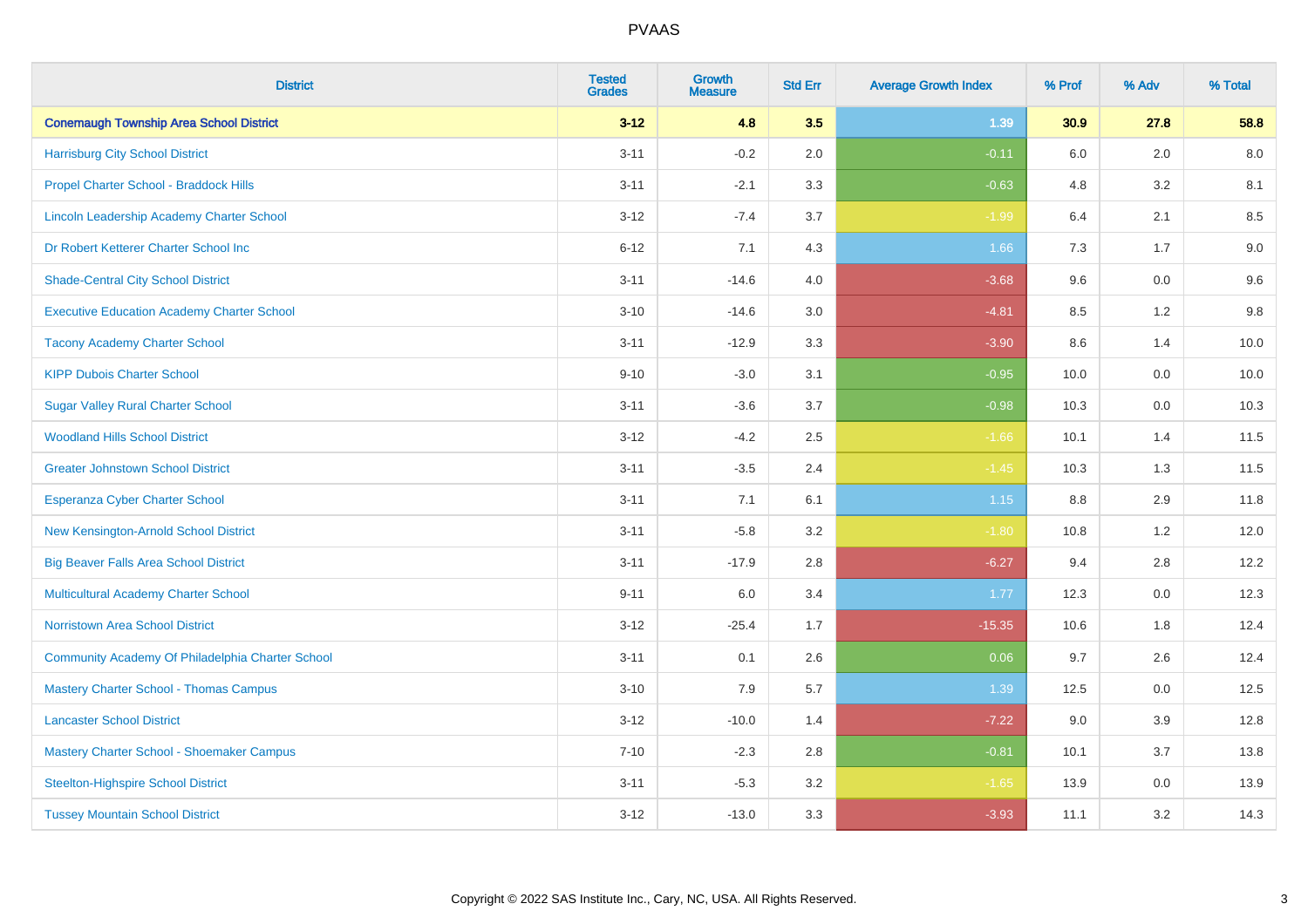| <b>District</b>                                | <b>Tested</b><br><b>Grades</b> | <b>Growth</b><br><b>Measure</b> | <b>Std Err</b> | <b>Average Growth Index</b> | % Prof | % Adv   | % Total |
|------------------------------------------------|--------------------------------|---------------------------------|----------------|-----------------------------|--------|---------|---------|
| <b>Conemaugh Township Area School District</b> | $3 - 12$                       | 4.8                             | 3.5            | 1.39                        | 30.9   | 27.8    | 58.8    |
| <b>Shenandoah Valley School District</b>       | $3 - 11$                       | $-4.5$                          | 3.5            | $-1.29$                     | 14.3   | $0.0\,$ | 14.3    |
| <b>Cornell School District</b>                 | $3 - 11$                       | $-5.5$                          | 4.6            | $-1.20$                     | 11.3   | 3.2     | 14.5    |
| <b>Washington School District</b>              | $3 - 11$                       | $-15.9$                         | 2.9            | $-5.44$                     | 12.9   | 1.7     | 14.7    |
| <b>Hanover Area School District</b>            | $3 - 11$                       | $-14.7$                         | 4.7            | $-3.13$                     | 12.1   | 3.0     | 15.2    |
| Imhotep Institute Charter High School          | $9 - 11$                       | $-17.6$                         | 5.8            | $-3.03$                     | 15.4   | 0.0     | 15.4    |
| <b>Blacklick Valley School District</b>        | $3 - 11$                       | $-0.9$                          | 3.9            | $-0.23$                     | 7.7    | 7.7     | 15.4    |
| <b>Coatesville Area School District</b>        | $3 - 11$                       | $-9.5$                          | 1.6            | $-5.81$                     | 12.8   | 3.3     | 16.2    |
| <b>Rochester Area School District</b>          | $3 - 11$                       | $-5.7$                          | 3.9            | $-1.45$                     | 14.9   | 2.1     | 17.0    |
| <b>Muhlenberg School District</b>              | $3 - 10$                       | $-17.8$                         | 1.9            | $-9.34$                     | 12.4   | 4.6     | 17.0    |
| <b>City CHS</b>                                | $10 - 11$                      | $-5.6$                          | 2.4            | $-2.34$                     | 15.9   | 1.5     | 17.4    |
| Esperanza Academy Charter School               | $4 - 11$                       | 2.1                             | 2.1            | 1.01                        | 14.2   | 3.6     | 17.8    |
| <b>Wilkes-Barre Area School District</b>       | $3 - 11$                       | $-12.4$                         | 2.4            | $-5.18$                     | 14.2   | 3.7     | 17.9    |
| <b>Sharon City School District</b>             | $3 - 11$                       | $-6.5$                          | 2.3            | $-2.79$                     | 13.1   | $5.0\,$ | 18.1    |
| <b>Bristol Township School District</b>        | $3 - 11$                       | $-7.4$                          | 1.4            | $-5.32$                     | 13.8   | 4.6     | 18.4    |
| <b>Mcguffey School District</b>                | $3 - 11$                       | $-12.1$                         | 3.0            | $-4.06$                     | 12.8   | 5.9     | 18.6    |
| <b>Burgettstown Area School District</b>       | $3 - 11$                       | $-11.2$                         | 3.2            | $-3.46$                     | 16.0   | 2.7     | 18.7    |
| <b>Columbia Borough School District</b>        | $3 - 12$                       | $-1.1$                          | 3.6            | $-0.31$                     | 17.2   | 1.7     | 19.0    |
| <b>Achievement House Charter School</b>        | $7 - 11$                       | $-8.2$                          | 3.6            | $-2.28$                     | 16.7   | 2.8     | 19.4    |
| <b>New Castle Area School District</b>         | $3 - 12$                       | $-13.6$                         | 2.3            | $-5.99$                     | 17.6   | 2.0     | 19.5    |
| <b>Frazier School District</b>                 | $3 - 11$                       | $-18.9$                         | 3.4            | $-5.49$                     | 18.3   | 1.4     | 19.7    |
| <b>West Mifflin Area School District</b>       | $3 - 12$                       | $-11.9$                         | 2.5            | $-4.77$                     | 15.9   | 4.0     | 19.9    |
| <b>Erie City School District</b>               | $3 - 12$                       | $-4.5$                          | 1.4            | $-3.09$                     | 13.4   | 6.7     | 20.1    |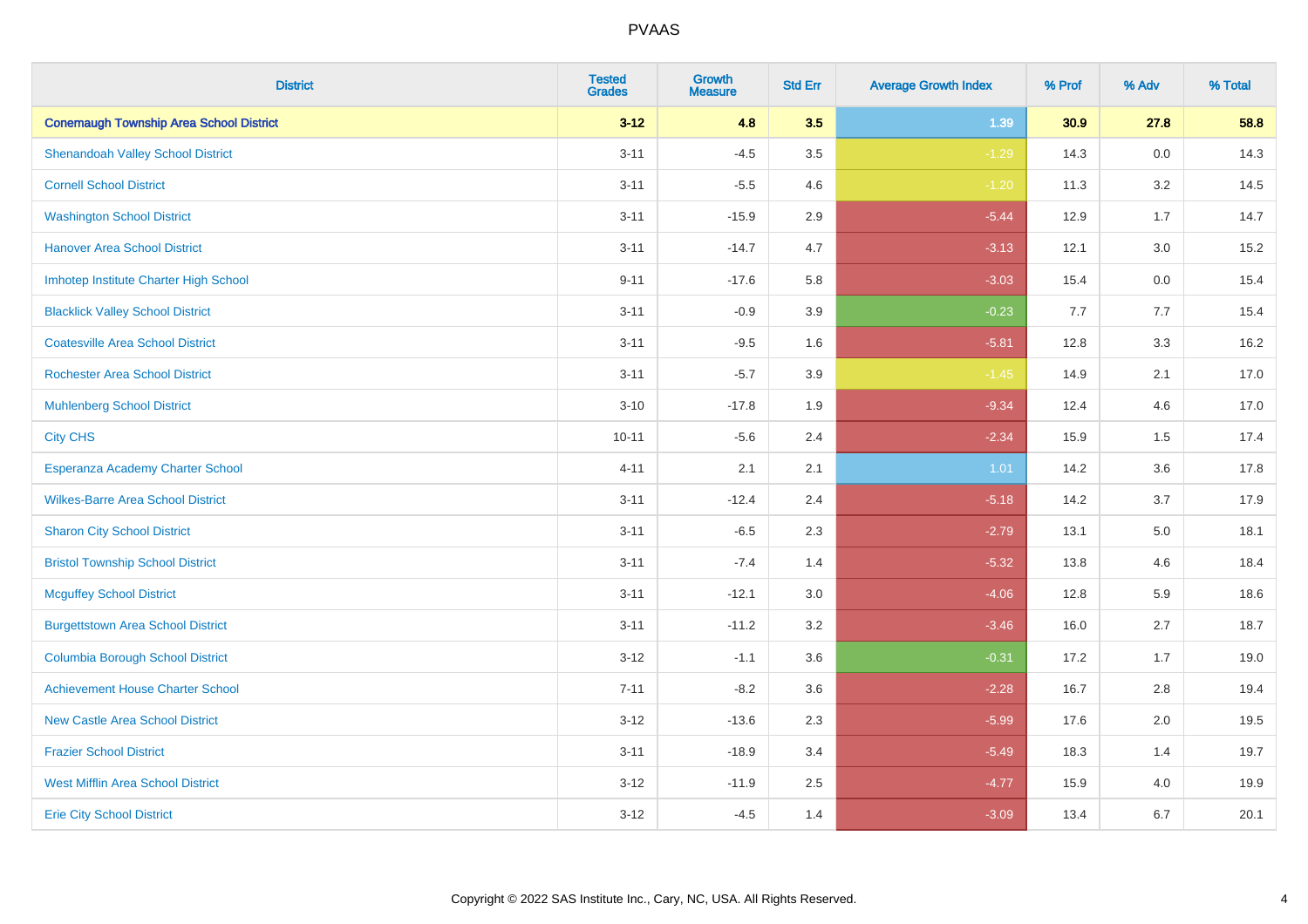| <b>District</b>                                         | <b>Tested</b><br><b>Grades</b> | <b>Growth</b><br><b>Measure</b> | <b>Std Err</b> | <b>Average Growth Index</b> | % Prof | % Adv   | % Total |
|---------------------------------------------------------|--------------------------------|---------------------------------|----------------|-----------------------------|--------|---------|---------|
| <b>Conemaugh Township Area School District</b>          | $3 - 12$                       | 4.8                             | 3.5            | 1.39                        | 30.9   | 27.8    | 58.8    |
| <b>Dunmore School District</b>                          | $3 - 11$                       | $-12.2$                         | 2.7            | $-4.51$                     | 15.0   | 5.3     | 20.4    |
| Jefferson County-Dubois AVTS                            | $9 - 11$                       | $-11.7$                         | 3.1            | $-3.72$                     | 17.6   | 2.8     | 20.4    |
| <b>Mastery Charter School - Pickett Campus</b>          | $6 - 10$                       | 2.7                             | 4.2            | 0.65                        | 20.6   | $0.0\,$ | 20.6    |
| <b>MaST Community Charter School II</b>                 | $3 - 10$                       | 1.4                             | 3.0            | 0.45                        | 16.1   | 4.6     | 20.7    |
| <b>Farrell Area School District</b>                     | $3 - 11$                       | $-1.9$                          | 4.2            | $-0.44$                     | 9.3    | 11.6    | 20.9    |
| <b>William Penn School District</b>                     | $3 - 12$                       | 7.0                             | 1.9            | 3.61                        | 14.0   | 7.2     | 21.3    |
| Hope For Hyndman Charter School                         | $3 - 11$                       | 5.1                             | 5.8            | 0.88                        | 14.3   | 7.1     | 21.4    |
| <b>Lebanon School District</b>                          | $3 - 11$                       | $-1.2$                          | 1.9            | $-0.63$                     | 15.2   | 6.4     | 21.6    |
| <b>Carbon Career &amp; Technical Institute</b>          | $9 - 11$                       | $-9.3$                          | 3.2            | $-2.92$                     | 19.6   | $2.2\,$ | 21.7    |
| <b>Williams Valley School District</b>                  | $3 - 11$                       | 2.6                             | 3.7            | 0.69                        | 17.0   | 5.1     | 22.0    |
| <b>Southeast Delco School District</b>                  | $3 - 10$                       | 3.9                             | 3.5            | $1.12$                      | 18.6   | 3.4     | 22.0    |
| <b>Williamsburg Community School District</b>           | $3 - 11$                       | $-16.9$                         | 4.1            | $-4.14$                     | 22.4   | $0.0\,$ | 22.4    |
| <b>Antietam School District</b>                         | $3 - 10$                       | $-9.5$                          | 3.7            | $-2.57$                     | 20.9   | 1.5     | 22.4    |
| <b>Pittsburgh School District</b>                       | $3 - 11$                       | $-13.0$                         | 1.1            | $-12.25$                    | 16.1   | 6.5     | 22.6    |
| <b>Mount Carmel Area School District</b>                | $3 - 11$                       | $-7.9$                          | 2.3            | $-3.38$                     | 18.2   | 4.4     | 22.6    |
| <b>Columbia-Montour AVTS</b>                            | $9 - 10$                       | $-7.1$                          | 2.8            | $-2.52$                     | 19.5   | 3.2     | 22.7    |
| <b>Reading School District</b>                          | $3 - 11$                       | 4.3                             | 1.2            | 3.71                        | 16.8   | 6.0     | 22.8    |
| Philadelphia City School District                       | $3 - 12$                       | $-7.8$                          | 0.6            | $-13.43$                    | 16.4   | 6.5     | 22.9    |
| <b>Fannett-Metal School District</b>                    | $3 - 11$                       | $-22.3$                         | 4.8            | $-4.65$                     | 16.4   | 6.6     | 23.0    |
| <b>Redbank Valley School District</b>                   | $3 - 11$                       | $-7.5$                          | 3.1            | $-2.41$                     | 12.4   | 10.6    | 23.1    |
| Center For Student Learning Charter School At Pennsbury | $6 - 12$                       | $-3.3$                          | 6.0            | $-0.55$                     | 23.1   | 0.0     | 23.1    |
| <b>Greater Nanticoke Area School District</b>           | $3 - 12$                       | $-6.8$                          | 2.6            | $-2.58$                     | 15.2   | 8.9     | 24.1    |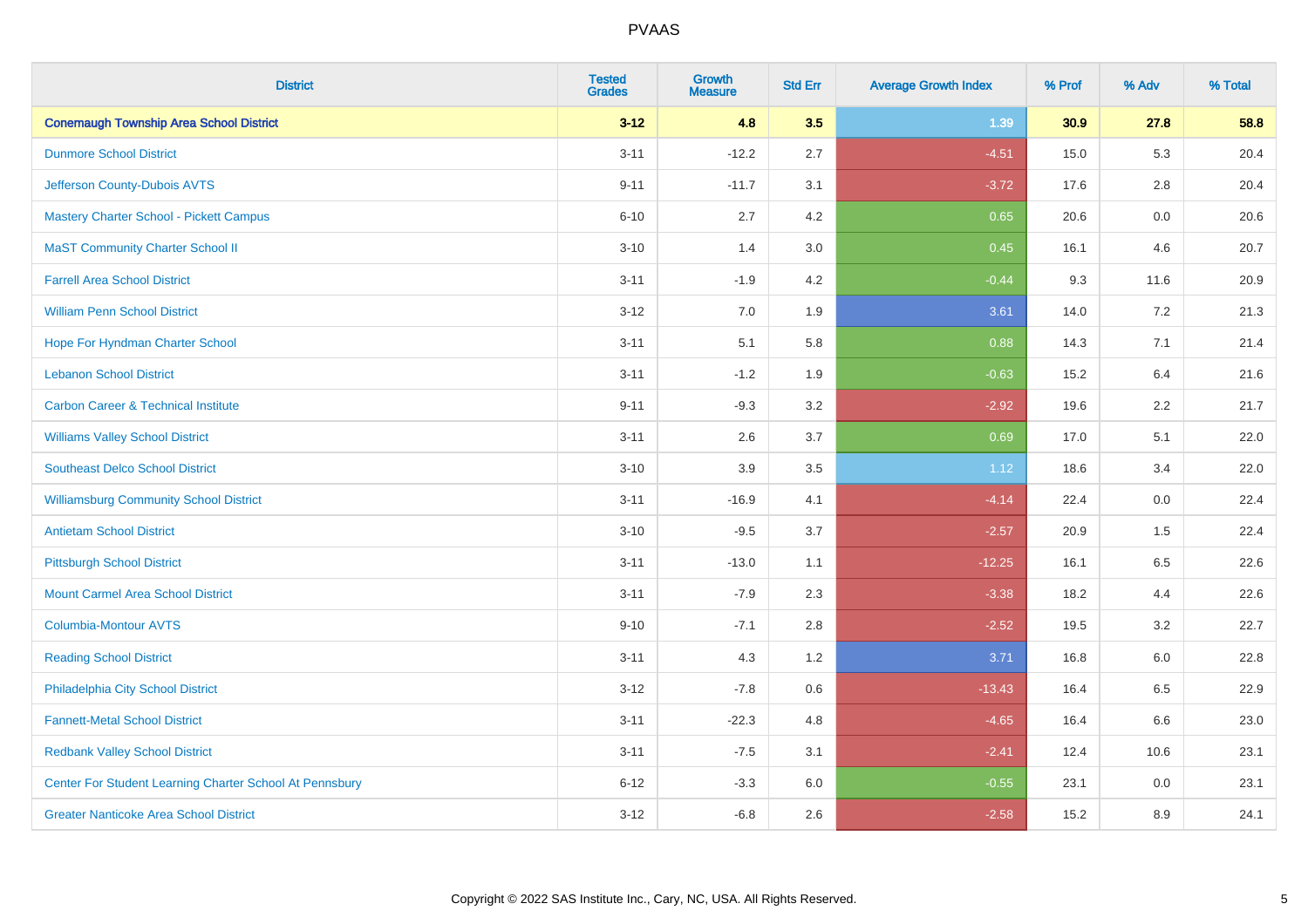| <b>District</b>                                   | <b>Tested</b><br><b>Grades</b> | <b>Growth</b><br><b>Measure</b> | <b>Std Err</b> | <b>Average Growth Index</b> | % Prof | % Adv   | % Total |
|---------------------------------------------------|--------------------------------|---------------------------------|----------------|-----------------------------|--------|---------|---------|
| <b>Conemaugh Township Area School District</b>    | $3 - 12$                       | 4.8                             | 3.5            | 1.39                        | 30.9   | 27.8    | 58.8    |
| <b>Tidioute Community Charter School</b>          | $3 - 11$                       | $0.8\,$                         | 4.4            | 0.19                        | 18.1   | $6.9\,$ | 25.0    |
| Maritime Academy Charter School                   | $3 - 10$                       | 13.2                            | 3.1            | 4.29                        | 24.0   | 1.3     | 25.3    |
| <b>Mckeesport Area School District</b>            | $3 - 12$                       | 4.6                             | 2.2            | 2.14                        | 21.1   | 4.4     | 25.5    |
| Philadelphia Academy Charter School               | $3 - 11$                       | $-14.7$                         | 2.7            | $-5.42$                     | 21.6   | 3.9     | 25.5    |
| York Academy Regional Charter School              | $3 - 11$                       | $-2.3$                          | 4.4            | $-0.52$                     | 23.5   | 2.0     | 25.5    |
| Jim Thorpe Area School District                   | $3 - 11$                       | $-10.9$                         | 2.4            | $-4.48$                     | 19.5   | 6.0     | 25.5    |
| Northern Lebanon School District                  | $3 - 11$                       | $-0.7$                          | 2.3            | $-0.29$                     | 18.8   | 6.8     | 25.6    |
| <b>Mount Union Area School District</b>           | $3 - 10$                       | $-2.5$                          | 2.8            | $-0.89$                     | 19.8   | 5.8     | 25.6    |
| Penn Hills School District                        | $3 - 11$                       | 0.0                             | 2.4            | 0.02                        | 18.4   | 7.1     | 25.6    |
| <b>Pottstown School District</b>                  | $3 - 12$                       | 2.0                             | 2.2            | 0.88                        | 19.4   | 6.2     | 25.6    |
| <b>Mastery Charter School - Hardy Williams</b>    | $3 - 11$                       | 6.6                             | 3.0            | 2.21                        | 24.7   | 1.2     | 25.9    |
| Pennsylvania Distance Learning Charter School     | $3 - 12$                       | 6.8                             | 3.4            | 1.99                        | 19.8   | $6.2\,$ | 25.9    |
| Meyersdale Area School District                   | $3 - 11$                       | $-16.1$                         | 3.3            | $-4.94$                     | 20.3   | 5.8     | 26.1    |
| <b>South Allegheny School District</b>            | $3 - 11$                       | $-0.9$                          | 3.1            | $-0.30$                     | 23.8   | 2.5     | 26.2    |
| <b>Mastery Charter High School-Lenfest Campus</b> | $7 - 11$                       | $-1.8$                          | 5.8            | $-0.30$                     | 26.3   | 0.0     | 26.3    |
| <b>New Foundations Charter School</b>             | $3 - 11$                       | 0.6                             | 2.2            | 0.29                        | 22.4   | 4.0     | 26.4    |
| <b>York Co School Of Technology</b>               | $9 - 12$                       | $-10.9$                         | 1.6            | $-6.79$                     | 22.6   | 4.0     | 26.6    |
| <b>Central Cambria School District</b>            | $3 - 11$                       | $-12.7$                         | 2.3            | $-5.61$                     | 19.4   | 7.4     | 26.9    |
| <b>Roberto Clemente Charter School</b>            | $3 - 12$                       | $-3.3$                          | 4.1            | $-0.79$                     | 22.7   | 4.6     | 27.3    |
| <b>Carmichaels Area School District</b>           | $3 - 10$                       | $-7.0$                          | 3.1            | $-2.30$                     | 17.8   | 9.6     | 27.4    |
| <b>Moniteau School District</b>                   | $3 - 11$                       | $-11.8$                         | 2.9            | $-4.07$                     | 22.6   | 5.0     | 27.6    |
| <b>Scranton School District</b>                   | $3 - 12$                       | $-10.1$                         | 2.5            | $-4.04$                     | 20.0   | 7.7     | 27.7    |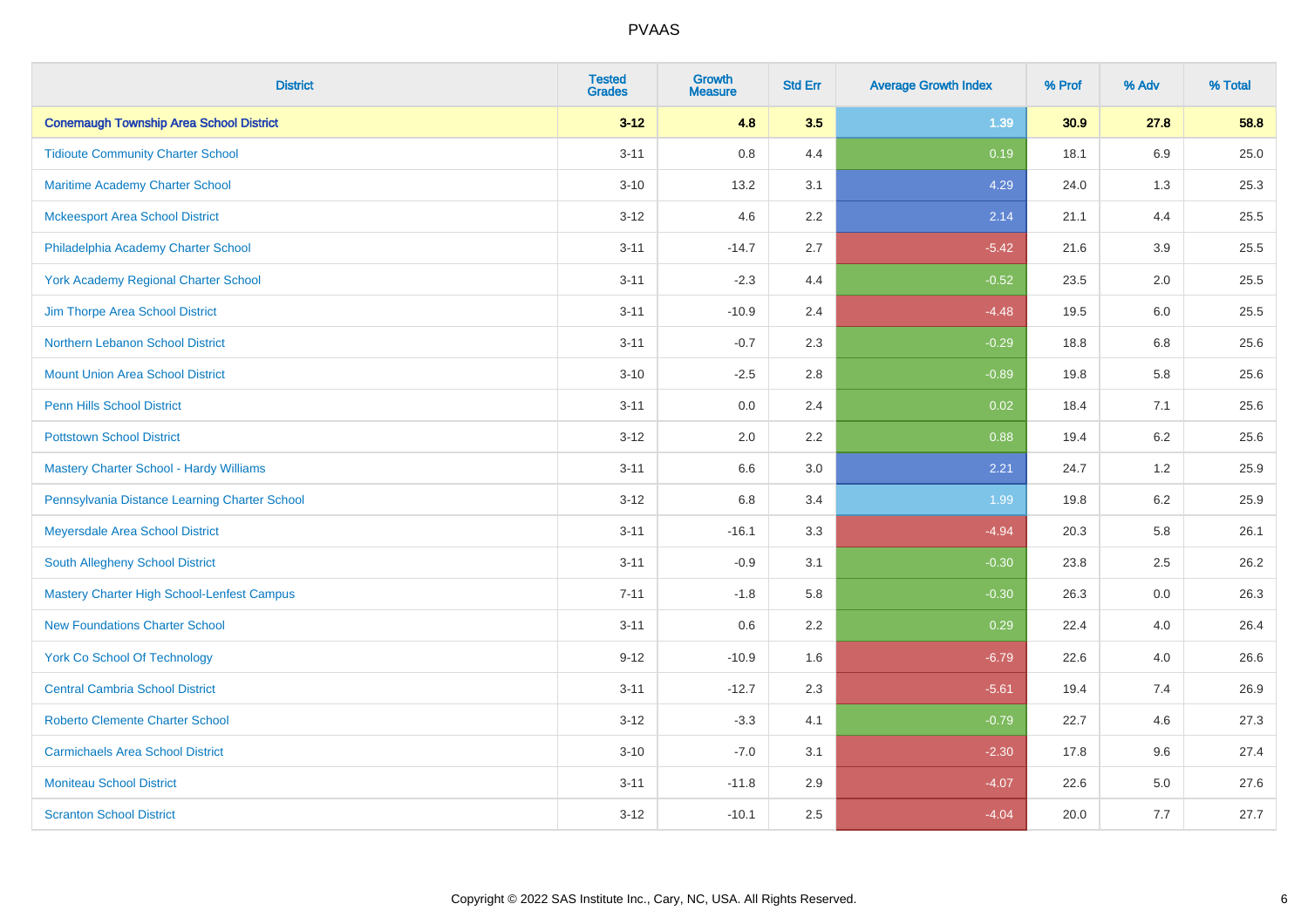| <b>District</b>                                   | <b>Tested</b><br><b>Grades</b> | <b>Growth</b><br><b>Measure</b> | <b>Std Err</b> | <b>Average Growth Index</b> | % Prof | % Adv   | % Total |
|---------------------------------------------------|--------------------------------|---------------------------------|----------------|-----------------------------|--------|---------|---------|
| <b>Conemaugh Township Area School District</b>    | $3 - 12$                       | 4.8                             | 3.5            | 1.39                        | 30.9   | 27.8    | 58.8    |
| Lehigh Valley Academy Regional Charter School     | $3 - 11$                       | $-5.9$                          | 3.0            | $-1.98$                     | 20.0   | 7.7     | 27.7    |
| <b>Northern Cambria School District</b>           | $3 - 11$                       | $-0.3$                          | 3.4            | $-0.09$                     | 26.5   | 1.2     | 27.7    |
| <b>Central Fulton School District</b>             | $3 - 11$                       | $-13.3$                         | 3.2            | $-4.20$                     | 18.1   | 9.7     | 27.8    |
| <b>Penns Manor Area School District</b>           | $3 - 12$                       | $-1.9$                          | 3.5            | $-0.55$                     | 24.2   | 3.8     | 28.0    |
| <b>Blairsville-Saltsburg School District</b>      | $3 - 11$                       | $-7.5$                          | 2.8            | $-2.67$                     | 20.1   | 8.2     | 28.3    |
| <b>Union School District</b>                      | $3 - 12$                       | 2.5                             | 3.7            | 0.69                        | 17.9   | 10.4    | 28.4    |
| <b>East Allegheny School District</b>             | $3 - 11$                       | $-6.4$                          | 3.0            | $-2.11$                     | 21.0   | 7.4     | 28.4    |
| <b>Susq-Cyber Charter School</b>                  | $9 - 11$                       | $-3.2$                          | 5.8            | $-0.54$                     | 23.8   | 4.8     | 28.6    |
| <b>Williamsport Area School District</b>          | $3 - 11$                       | $-11.7$                         | 1.4            | $-8.29$                     | 18.2   | 10.5    | 28.7    |
| <b>Conemaugh Valley School District</b>           | $3 - 12$                       | $-6.3$                          | 4.1            | $-1.54$                     | 23.7   | 5.1     | 28.8    |
| Ambridge Area School District                     | $3 - 12$                       | $-19.4$                         | 2.5            | $-7.64$                     | 23.2   | 5.6     | 28.9    |
| <b>Hanover Public School District</b>             | $3 - 11$                       | $-12.4$                         | 2.7            | $-4.50$                     | 22.7   | $6.2\,$ | 28.9    |
| Pennsylvania Cyber Charter School                 | $3 - 11$                       | 0.6                             | 1.5            | 0.37                        | 20.8   | 8.1     | 28.9    |
| <b>Ferndale Area School District</b>              | $3 - 10$                       | $-1.1$                          | 4.1            | $-0.27$                     | 21.0   | 7.9     | 29.0    |
| <b>Westinghouse Arts Academy Charter School</b>   | $9 - 10$                       | $-6.0$                          | 3.3            | $-1.81$                     | 20.2   | $8.9\,$ | 29.1    |
| <b>Connellsville Area School District</b>         | $3 - 11$                       | $-5.3$                          | 2.0            | $-2.67$                     | 24.2   | 5.0     | 29.1    |
| <b>Environmental Charter School At Frick Park</b> | $3-9$                          | $-6.2$                          | 3.7            | $-1.67$                     | 25.9   | 3.4     | 29.3    |
| <b>Shamokin Area School District</b>              | $3 - 11$                       | $-2.6$                          | 2.5            | $-1.06$                     | 19.6   | 9.8     | 29.3    |
| <b>Dauphin County Technical School</b>            | $9 - 11$                       | $-3.9$                          | 2.3            | $-1.67$                     | 18.3   | 11.1    | 29.3    |
| <b>Hazleton Area School District</b>              | $3 - 11$                       | 6.0                             | 1.6            | 3.85                        | 20.5   | 9.0     | 29.5    |
| <b>Pottsville Area School District</b>            | $3 - 12$                       | $-4.9$                          | 2.1            | $-2.36$                     | 21.8   | 7.9     | 29.6    |
| <b>Mahanoy Area School District</b>               | $3 - 10$                       | $-3.4$                          | 3.1            | $-1.07$                     | 21.4   | 8.6     | 30.0    |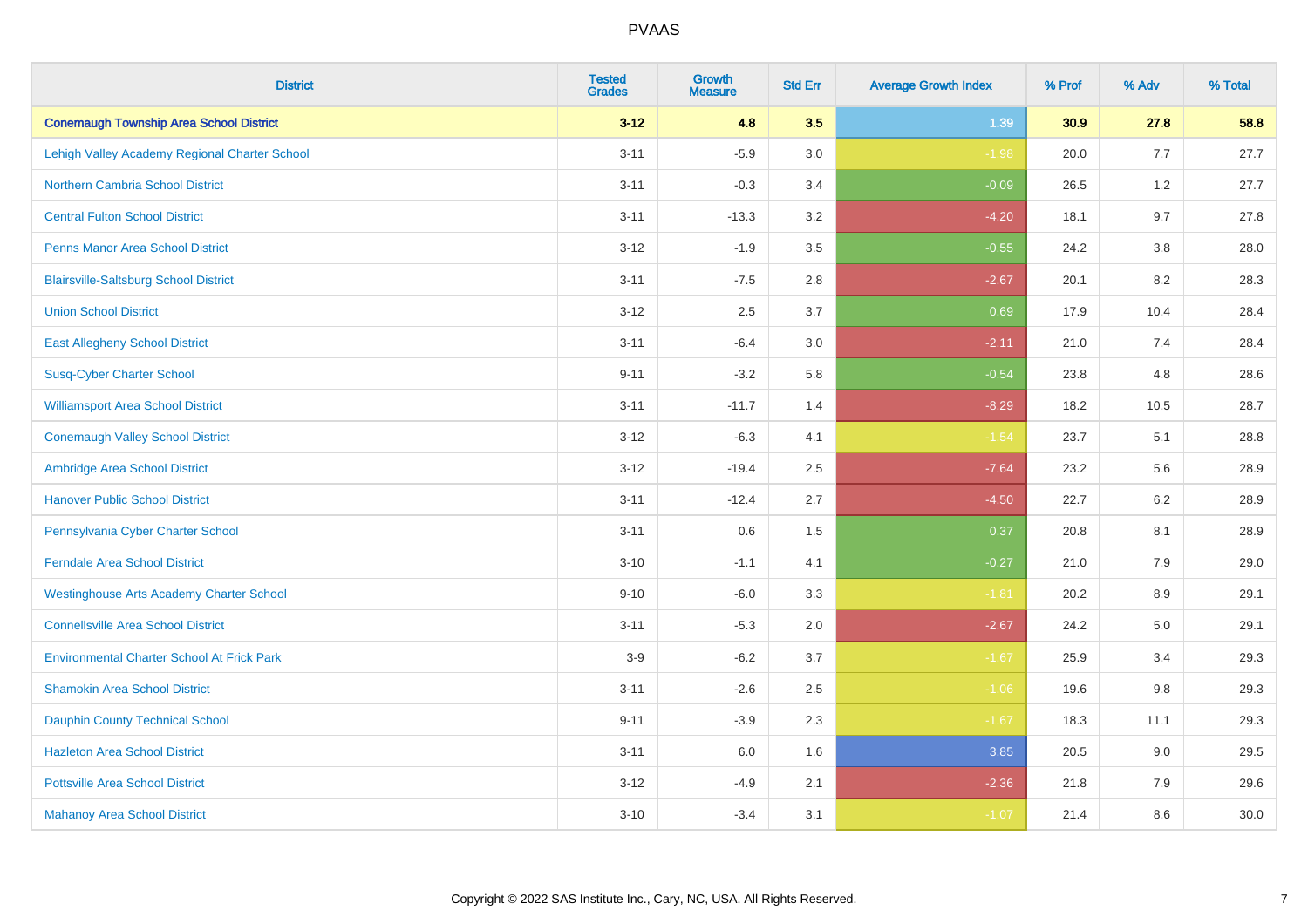| <b>District</b>                                | <b>Tested</b><br><b>Grades</b> | <b>Growth</b><br><b>Measure</b> | <b>Std Err</b> | <b>Average Growth Index</b> | % Prof | % Adv | % Total |
|------------------------------------------------|--------------------------------|---------------------------------|----------------|-----------------------------|--------|-------|---------|
| <b>Conemaugh Township Area School District</b> | $3 - 12$                       | 4.8                             | 3.5            | 1.39                        | 30.9   | 27.8  | 58.8    |
| Insight PA Cyber Charter School                | $3 - 11$                       | $-9.4$                          | 5.8            | $-1.62$                     | 25.6   | 4.6   | 30.2    |
| <b>Carbondale Area School District</b>         | $3 - 10$                       | $-2.8$                          | 3.2            | $-0.87$                     | 27.5   | 2.9   | 30.4    |
| <b>Brownsville Area School District</b>        | $3 - 12$                       | 3.9                             | 3.8            | 1.04                        | 22.0   | 8.5   | 30.5    |
| <b>Trinity Area School District</b>            | $3 - 11$                       | $-8.7$                          | 1.8            | $-4.87$                     | 20.9   | 9.8   | 30.8    |
| <b>East Lycoming School District</b>           | $3 - 11$                       | $-10.9$                         | 2.1            | $-5.08$                     | 22.5   | 8.2   | 30.8    |
| Jeannette City School District                 | $3 - 11$                       | $-0.7$                          | 3.4            | $-0.20$                     | 26.8   | 4.1   | 30.9    |
| <b>Bristol Borough School District</b>         | $3 - 12$                       | $-5.9$                          | 2.9            | $-2.00$                     | 27.8   | 3.3   | 31.1    |
| Lackawanna Trail School District               | $3 - 10$                       | $-11.0$                         | 3.3            | $-3.35$                     | 13.1   | 18.0  | 31.2    |
| <b>Freedom Area School District</b>            | $3 - 11$                       | $-6.3$                          | 3.1            | $-2.04$                     | 22.9   | 8.4   | 31.3    |
| <b>Wyoming Valley West School District</b>     | $3 - 11$                       | $-5.5$                          | 2.3            | $-2.38$                     | 22.2   | 9.2   | 31.4    |
| <b>Monessen City School District</b>           | $3 - 10$                       | $-3.9$                          | 5.6            | $-0.69$                     | 21.0   | 10.5  | 31.6    |
| <b>Bethlehem Area School District</b>          | $3 - 11$                       | $-4.5$                          | 1.1            | $-3.91$                     | 20.4   | 11.3  | 31.7    |
| North Schuylkill School District               | $3 - 11$                       | $-4.7$                          | 2.2            | $-2.16$                     | 20.2   | 11.7  | 31.9    |
| Susquehanna Township School District           | $3 - 12$                       | 3.9                             | 2.7            | 1.45                        | 19.0   | 13.1  | 32.0    |
| Juniata Valley School District                 | $3 - 11$                       | 1.6                             | 3.2            | 0.51                        | 23.1   | 9.4   | 32.5    |
| <b>Cheltenham School District</b>              | $3 - 11$                       | $-17.6$                         | 2.0            | $-8.74$                     | 24.4   | 8.3   | 32.6    |
| <b>Wattsburg Area School District</b>          | $3 - 11$                       | 1.0                             | 2.7            | 0.36                        | 20.4   | 12.4  | 32.7    |
| <b>West York Area School District</b>          | $3 - 12$                       | $-9.8$                          | 2.7            | $-3.57$                     | 21.9   | 10.9  | 32.8    |
| <b>Corry Area School District</b>              | $3 - 11$                       | $-6.8$                          | 2.3            | $-3.01$                     | 24.0   | 8.8   | 32.8    |
| <b>Chartiers-Houston School District</b>       | $3 - 10$                       | $-16.5$                         | 3.5            | $-4.79$                     | 26.3   | 6.6   | 32.9    |
| <b>Carlynton School District</b>               | $3 - 11$                       | $-2.0$                          | 3.2            | $-0.62$                     | 27.9   | 5.2   | 33.1    |
| <b>Forbes Road School District</b>             | $3 - 11$                       | $-11.5$                         | 4.7            | $-2.43$                     | 23.1   | 10.3  | 33.3    |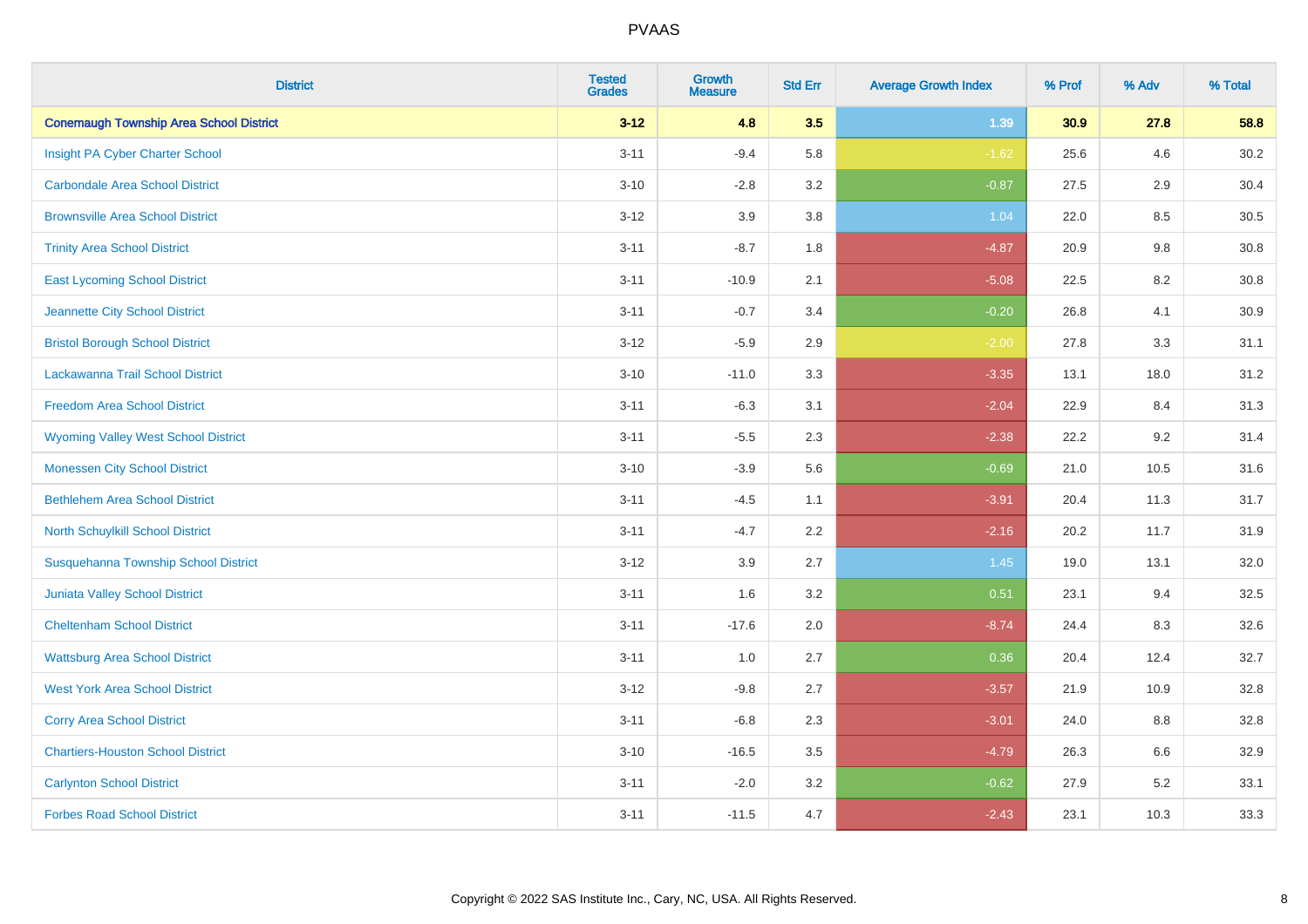| <b>District</b>                                | <b>Tested</b><br><b>Grades</b> | <b>Growth</b><br><b>Measure</b> | <b>Std Err</b> | <b>Average Growth Index</b> | % Prof | % Adv | % Total |
|------------------------------------------------|--------------------------------|---------------------------------|----------------|-----------------------------|--------|-------|---------|
| <b>Conemaugh Township Area School District</b> | $3 - 12$                       | 4.8                             | 3.5            | 1.39                        | 30.9   | 27.8  | 58.8    |
| <b>Titusville Area School District</b>         | $3 - 11$                       | $-5.0$                          | 2.5            | $-1.98$                     | 26.5   | 6.8   | 33.3    |
| Harmony Area School District                   | $3 - 10$                       | $-5.7$                          | 5.0            | $-1.13$                     | 33.3   | 0.0   | 33.3    |
| <b>Berwick Area School District</b>            | $3 - 11$                       | $-6.9$                          | 2.4            | $-2.84$                     | 22.3   | 11.5  | 33.8    |
| Schuylkill Haven Area School District          | $3 - 11$                       | $-5.3$                          | 2.7            | $-1.96$                     | 22.2   | 11.6  | 33.8    |
| <b>Forest Area School District</b>             | $3 - 11$                       | $-1.8$                          | 4.7            | $-0.37$                     | 18.9   | 15.1  | 34.0    |
| <b>Interboro School District</b>               | $3 - 12$                       | $-8.4$                          | 2.0            | $-4.27$                     | 27.6   | 6.4   | 34.1    |
| <b>Milton Area School District</b>             | $3 - 11$                       | $-10.1$                         | 2.5            | $-4.04$                     | 23.0   | 11.3  | 34.2    |
| <b>Marion Center Area School District</b>      | $3 - 10$                       | 0.8                             | 2.9            | 0.27                        | 23.3   | 11.1  | 34.4    |
| <b>Millersburg Area School District</b>        | $3 - 11$                       | $-6.6$                          | 3.4            | $-1.92$                     | 24.1   | 10.3  | 34.5    |
| Lehigh Valley Charter High School For The Arts | $9 - 10$                       | $-11.8$                         | 2.5            | $-4.76$                     | 28.9   | 5.7   | 34.6    |
| <b>Tulpehocken Area School District</b>        | $3 - 12$                       | 1.0                             | 4.9            | 0.20                        | 11.5   | 23.1  | 34.6    |
| Jefferson-Morgan School District               | $3 - 10$                       | $-12.0$                         | 3.9            | $-3.09$                     | 28.6   | 6.1   | 34.7    |
| <b>Forest City Regional School District</b>    | $3 - 12$                       | $-1.2$                          | 3.6            | $-0.33$                     | 26.5   | 8.2   | 34.7    |
| <b>Towanda Area School District</b>            | $3 - 11$                       | $-4.0$                          | 2.6            | $-1.52$                     | 24.8   | 9.9   | 34.8    |
| <b>Southern Fulton School District</b>         | $3 - 11$                       | $-5.1$                          | 4.0            | $-1.29$                     | 21.7   | 13.0  | 34.8    |
| <b>Bensalem Township School District</b>       | $3 - 11$                       | 1.0                             | 1.6            | 0.63                        | 24.3   | 10.7  | 34.9    |
| <b>Eastern Lebanon County School District</b>  | $3 - 11$                       | 4.0                             | 2.1            | 1.89                        | 23.5   | 11.5  | 35.0    |
| East Stroudsburg Area School District          | $3 - 11$                       | $-4.9$                          | 1.4            | $-3.38$                     | 22.7   | 12.5  | 35.2    |
| <b>Cranberry Area School District</b>          | $3 - 12$                       | $-0.9$                          | 3.1            | $-0.29$                     | 25.5   | 9.7   | 35.2    |
| <b>Commodore Perry School District</b>         | $3 - 11$                       | $-10.4$                         | 4.5            | $-2.30$                     | 29.4   | 5.9   | 35.3    |
| <b>Ellwood City Area School District</b>       | $3 - 11$                       | $-12.5$                         | 3.1            | $-4.00$                     | 26.7   | 8.7   | 35.4    |
| <b>Laurel Highlands School District</b>        | $3 - 11$                       | $-3.8$                          | 2.3            | $-1.63$                     | 20.9   | 14.6  | 35.4    |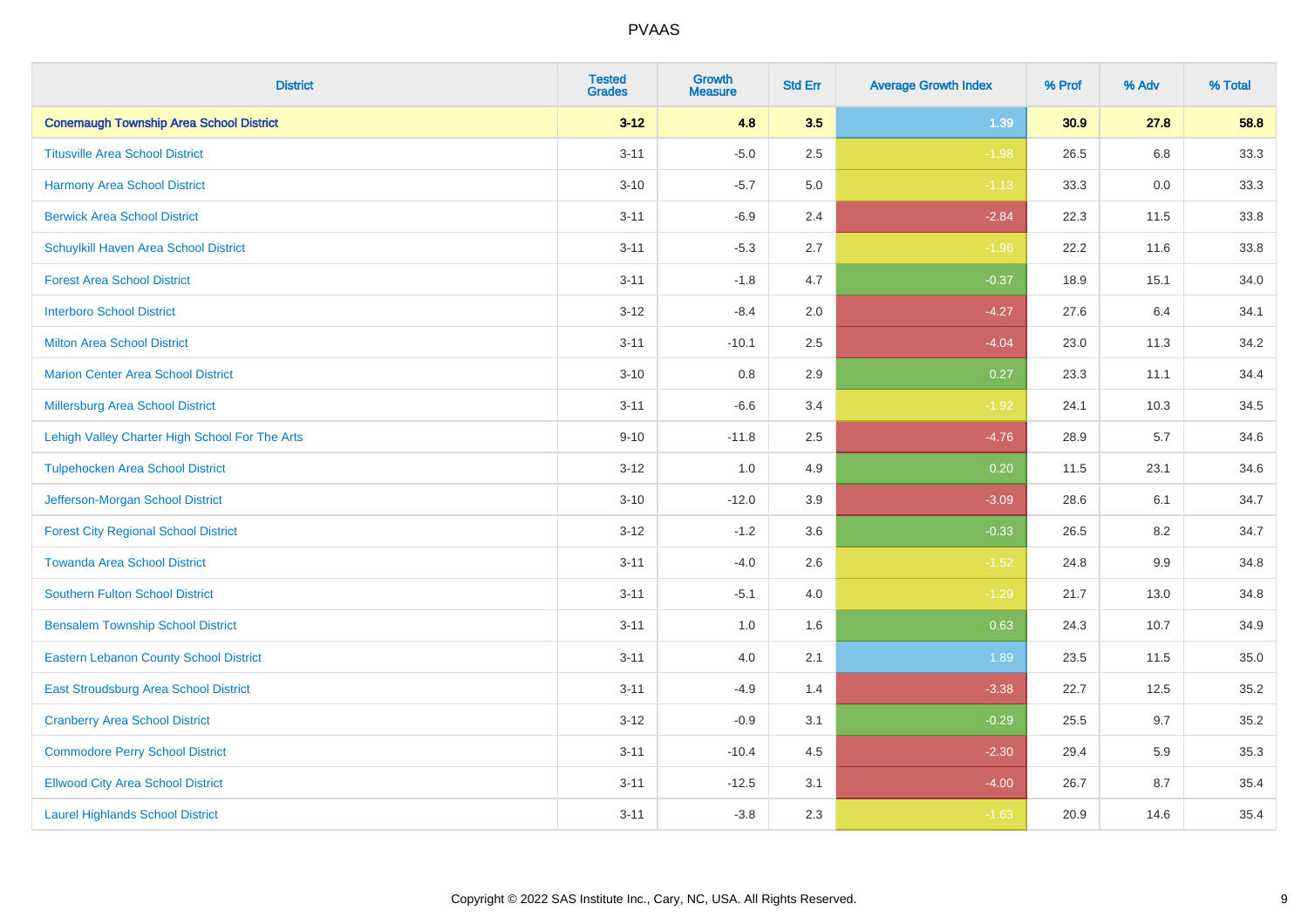| <b>District</b>                                | <b>Tested</b><br><b>Grades</b> | <b>Growth</b><br><b>Measure</b> | <b>Std Err</b> | <b>Average Growth Index</b> | % Prof | % Adv | % Total |
|------------------------------------------------|--------------------------------|---------------------------------|----------------|-----------------------------|--------|-------|---------|
| <b>Conemaugh Township Area School District</b> | $3 - 12$                       | 4.8                             | 3.5            | 1.39                        | 30.9   | 27.8  | 58.8    |
| <b>Northeast Bradford School District</b>      | $3 - 10$                       | $-5.0$                          | 3.7            | $-1.35$                     | 30.6   | 4.8   | 35.5    |
| <b>Somerset Area School District</b>           | $3 - 11$                       | $-7.6$                          | 2.4            | $-3.17$                     | 21.0   | 14.5  | 35.5    |
| <b>Upper Darby School District</b>             | $3 - 12$                       | 11.2                            | 1.4            | 8.28                        | 23.8   | 11.8  | 35.6    |
| <b>Panther Valley School District</b>          | $3-12$                         | $-13.3$                         | 3.2            | $-4.10$                     | 31.5   | 4.1   | 35.6    |
| <b>Centennial School District</b>              | $3 - 10$                       | 1.5                             | 1.5            | 0.98                        | 23.6   | 12.4  | 36.0    |
| <b>Brentwood Borough School District</b>       | $3 - 11$                       | 1.3                             | 3.0            | 0.44                        | 20.2   | 16.0  | 36.2    |
| <b>Mercer Area School District</b>             | $3 - 11$                       | 2.2                             | 3.1            | 0.70                        | 24.4   | 11.8  | 36.2    |
| <b>Mid Valley School District</b>              | $3 - 10$                       | $-11.1$                         | 2.7            | $-4.07$                     | 28.3   | 8.1   | 36.4    |
| <b>Reynolds School District</b>                | $3 - 10$                       | $-3.0$                          | 3.5            | $-0.87$                     | 27.3   | 9.1   | 36.4    |
| <b>Warren County School District</b>           | $3 - 11$                       | $-0.1$                          | 1.6            | $-0.06$                     | 26.7   | 9.7   | 36.4    |
| <b>Franklin Area School District</b>           | $3 - 11$                       | $-3.7$                          | 2.6            | $-1.43$                     | 30.5   | 5.9   | 36.4    |
| <b>Big Spring School District</b>              | $3 - 11$                       | $-9.8$                          | 2.3            | $-4.32$                     | 23.6   | 12.9  | 36.5    |
| <b>Montgomery Area School District</b>         | $3 - 11$                       | $-5.8$                          | 3.2            | $-1.83$                     | 25.0   | 11.5  | 36.5    |
| Southern Tioga School District                 | $3 - 11$                       | $-0.1$                          | 2.8            | $-0.03$                     | 26.3   | 10.3  | 36.6    |
| <b>Greenville Area School District</b>         | $3 - 11$                       | $-13.2$                         | 3.0            | $-4.45$                     | 32.1   | 4.6   | 36.7    |
| <b>Canton Area School District</b>             | $3 - 11$                       | 8.4                             | 2.9            | 2.92                        | 13.8   | 23.0  | 36.8    |
| <b>Bethlehem-Center School District</b>        | $3 - 10$                       | 2.1                             | 3.5            | 0.59                        | 32.3   | 4.6   | 36.9    |
| <b>Salisbury Township School District</b>      | $3 - 11$                       | 5.8                             | 3.6            | 1.62                        | 24.4   | 12.6  | 37.0    |
| <b>Ringgold School District</b>                | $3 - 11$                       | 2.9                             | 2.2            | 1.32                        | 23.8   | 13.3  | 37.1    |
| <b>Minersville Area School District</b>        | $3 - 11$                       | $-2.9$                          | 3.4            | $-0.86$                     | 27.4   | 9.7   | 37.1    |
| <b>Conneaut School District</b>                | $3-12$                         | $-2.3$                          | 2.6            | $-0.91$                     | 27.4   | 9.7   | 37.1    |
| <b>Easton Area School District</b>             | $3 - 12$                       | 6.3                             | 1.3            | 4.91                        | 24.1   | 13.0  | 37.1    |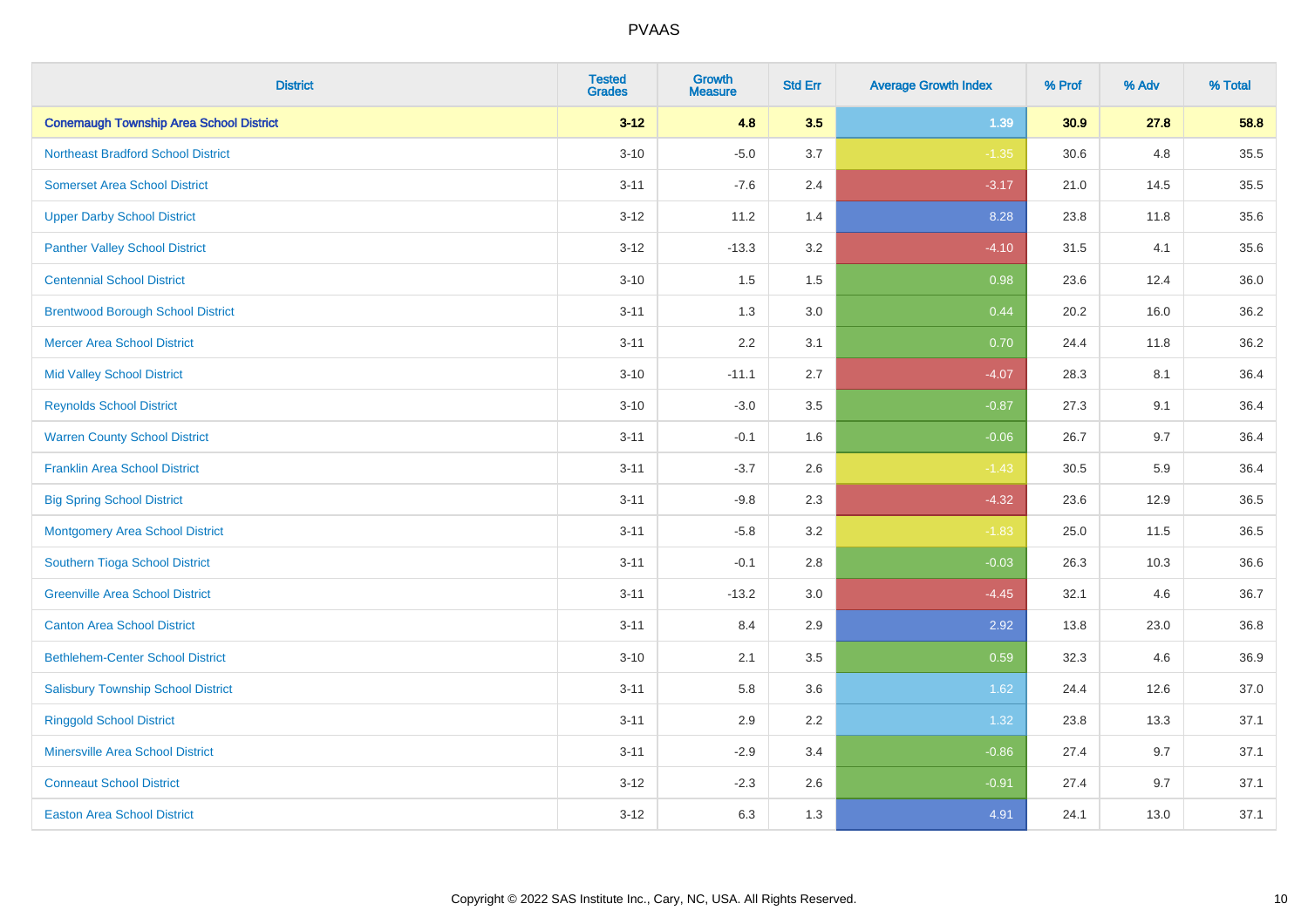| <b>District</b>                                | <b>Tested</b><br><b>Grades</b> | <b>Growth</b><br><b>Measure</b> | <b>Std Err</b> | <b>Average Growth Index</b> | % Prof | % Adv | % Total |
|------------------------------------------------|--------------------------------|---------------------------------|----------------|-----------------------------|--------|-------|---------|
| <b>Conemaugh Township Area School District</b> | $3 - 12$                       | 4.8                             | 3.5            | 1.39                        | 30.9   | 27.8  | 58.8    |
| <b>Butler Area School District</b>             | $3 - 11$                       | $-14.1$                         | 1.5            | $-9.60$                     | 26.4   | 11.1  | 37.5    |
| <b>Moshannon Valley School District</b>        | $3 - 10$                       | $-5.1$                          | 4.6            | $-1.12$                     | 25.0   | 12.5  | 37.5    |
| <b>Deer Lakes School District</b>              | $3 - 11$                       | $-10.0$                         | 2.5            | $-4.02$                     | 27.7   | 9.9   | 37.6    |
| Southern Huntingdon County School District     | $3 - 11$                       | $-5.9$                          | 3.4            | $-1.76$                     | 32.8   | 4.9   | 37.7    |
| <b>Riverside School District</b>               | $3 - 11$                       | $-6.2$                          | 2.7            | $-2.33$                     | 20.8   | 17.0  | 37.7    |
| <b>Yough School District</b>                   | $3 - 10$                       | $-6.2$                          | 2.7            | $-2.27$                     | 28.9   | 8.8   | 37.7    |
| <b>Port Allegany School District</b>           | $3 - 11$                       | 6.5                             | 3.7            | 1.74                        | 26.4   | 11.3  | 37.7    |
| <b>Wellsboro Area School District</b>          | $3 - 11$                       | $-6.3$                          | 3.0            | $-2.08$                     | 24.4   | 13.4  | 37.8    |
| <b>Elk Lake School District</b>                | $3 - 11$                       | $-6.1$                          | 2.9            | $-2.12$                     | 26.3   | 11.6  | 37.9    |
| <b>Governor Mifflin School District</b>        | $3 - 11$                       | $-4.4$                          | 1.6            | $-2.69$                     | 30.3   | 7.7   | 38.0    |
| <b>Cambria Heights School District</b>         | $3 - 10$                       | $-6.2$                          | 2.9            | $-2.11$                     | 25.0   | 13.0  | 38.0    |
| <b>Chartiers Valley School District</b>        | $3 - 11$                       | $-9.1$                          | 2.1            | $-4.23$                     | 20.7   | 17.4  | 38.0    |
| <b>Central Dauphin School District</b>         | $3 - 11$                       | $-5.2$                          | 1.2            | $-4.24$                     | 29.3   | 8.7   | 38.0    |
| <b>Charleroi School District</b>               | $3 - 11$                       | $-4.3$                          | 2.7            | $-1.55$                     | 22.2   | 15.9  | 38.1    |
| <b>Bucks County Technical High School</b>      | $9 - 10$                       | $-2.9$                          | 2.2            | $-1.29$                     | 27.7   | 10.4  | 38.2    |
| Catasauqua Area School District                | $3 - 12$                       | $-7.3$                          | 2.8            | $-2.58$                     | 27.1   | 11.2  | 38.3    |
| <b>Bangor Area School District</b>             | $3 - 12$                       | $-1.2$                          | 2.0            | $-0.60$                     | 25.8   | 12.7  | 38.5    |
| <b>Southeastern Greene School District</b>     | $3 - 10$                       | $-2.3$                          | 4.4            | $-0.53$                     | 29.0   | 9.7   | 38.7    |
| Philipsburg-Osceola Area School District       | $3 - 11$                       | 4.1                             | 3.0            | 1.37                        | 22.5   | 16.2  | 38.8    |
| <b>Pottsgrove School District</b>              | $3 - 11$                       | $-5.5$                          | 2.0            | $-2.78$                     | 28.6   | 10.3  | 38.8    |
| Salisbury-Elk Lick School District             | $3 - 11$                       | $-8.4$                          | 5.8            | $-1.45$                     | 33.3   | 5.6   | 38.9    |
| <b>Blue Ridge School District</b>              | $3 - 11$                       | 8.3                             | 3.7            | 2.24                        | 29.6   | 9.3   | 38.9    |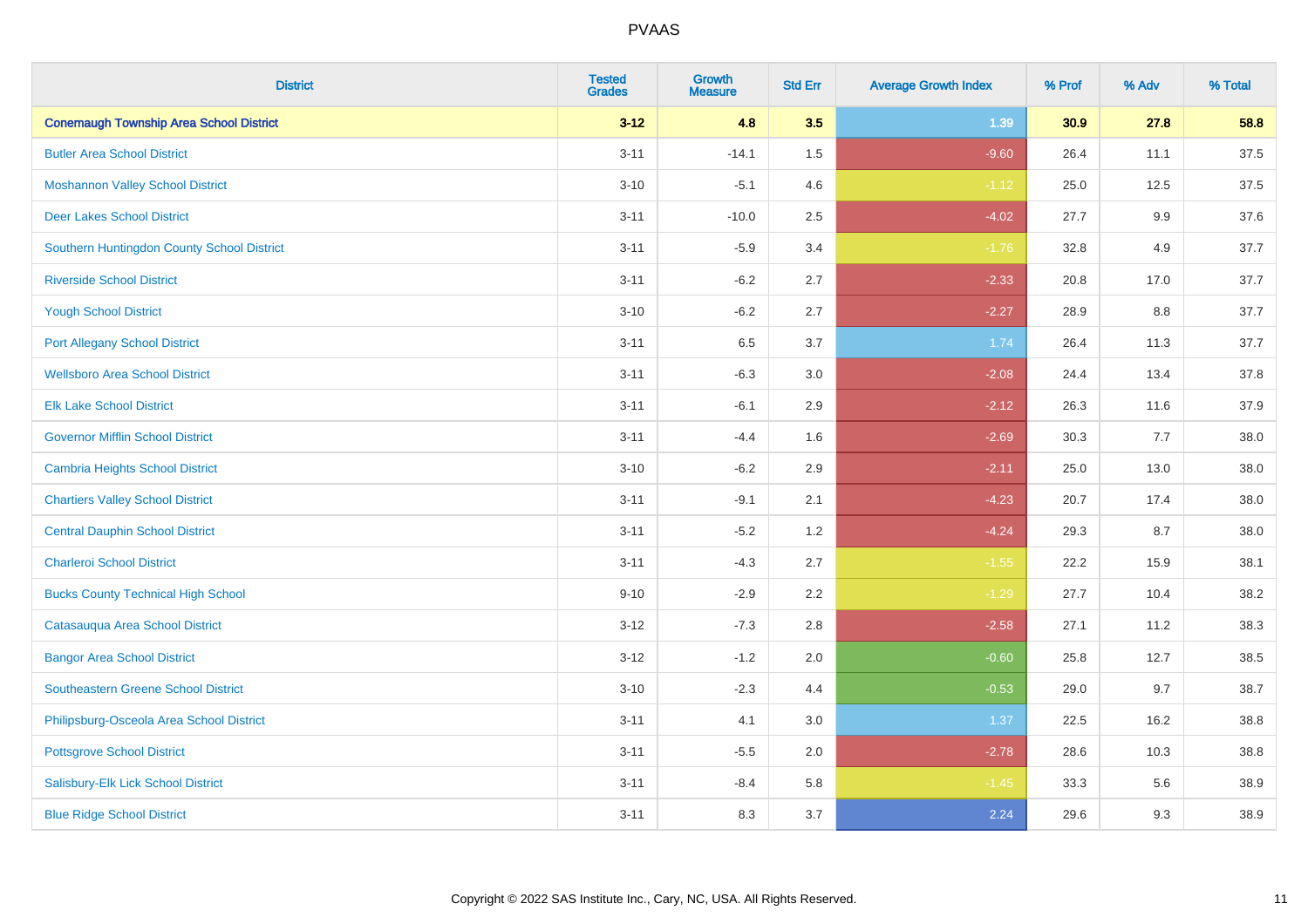| <b>District</b>                                | <b>Tested</b><br><b>Grades</b> | <b>Growth</b><br><b>Measure</b> | <b>Std Err</b> | <b>Average Growth Index</b> | % Prof | % Adv   | % Total |
|------------------------------------------------|--------------------------------|---------------------------------|----------------|-----------------------------|--------|---------|---------|
| <b>Conemaugh Township Area School District</b> | $3 - 12$                       | 4.8                             | 3.5            | 1.39                        | 30.9   | 27.8    | 58.8    |
| <b>Pleasant Valley School District</b>         | $3 - 11$                       | $-3.3$                          | 1.8            | $-1.80$                     | 28.5   | 10.4    | 39.0    |
| <b>Uniontown Area School District</b>          | $3 - 11$                       | $-2.8$                          | 3.1            | $-0.91$                     | 31.7   | 7.3     | 39.0    |
| <b>Forest Hills School District</b>            | $3 - 11$                       | 1.8                             | 2.5            | 0.71                        | 28.8   | 10.3    | 39.1    |
| <b>Penn-Delco School District</b>              | $3 - 11$                       | 1.3                             | 1.8            | 0.75                        | 26.5   | 12.6    | 39.1    |
| <b>Shikellamy School District</b>              | $3 - 10$                       | $-8.3$                          | 2.4            | $-3.42$                     | 20.8   | 18.5    | 39.2    |
| Selinsgrove Area School District               | $3 - 12$                       | $-5.7$                          | 2.1            | $-2.74$                     | 25.4   | 13.9    | 39.2    |
| <b>Troy Area School District</b>               | $3 - 10$                       | $-4.7$                          | 3.2            | $-1.46$                     | 22.8   | 16.5    | 39.2    |
| Northern Lehigh School District                | $3 - 12$                       | 6.1                             | 2.5            | 2.42                        | 21.4   | 18.0    | 39.3    |
| <b>Chambersburg Area School District</b>       | $3 - 11$                       | $-5.6$                          | 1.3            | $-4.42$                     | 24.2   | 15.2    | 39.4    |
| <b>Cameron County School District</b>          | $3 - 12$                       | $-5.0$                          | 4.4            | $-1.12$                     | 34.9   | 4.8     | 39.7    |
| <b>Ligonier Valley School District</b>         | $3 - 11$                       | $-10.8$                         | 3.1            | $-3.43$                     | 34.1   | 5.8     | 39.9    |
| <b>Tri-Valley School District</b>              | $3 - 10$                       | $-2.7$                          | 3.9            | $-0.69$                     | 31.0   | 9.5     | 40.5    |
| <b>Union City Area School District</b>         | $3 - 12$                       | $-8.7$                          | 3.3            | $-2.59$                     | 29.7   | 10.9    | 40.6    |
| <b>Susquehanna Community School District</b>   | $3 - 11$                       | $-4.5$                          | 3.8            | $-1.19$                     | 31.9   | 8.8     | 40.7    |
| <b>Derry Area School District</b>              | $3 - 11$                       | $-11.8$                         | 2.6            | $-4.53$                     | 34.8   | 6.1     | 40.9    |
| Lehigh Career & Technical Institute            | $10 - 12$                      | $-0.7$                          | 6.3            | $-0.11$                     | 36.4   | 4.6     | 40.9    |
| <b>Keystone Oaks School District</b>           | $3 - 11$                       | $-7.2$                          | 2.3            | $-3.14$                     | 30.0   | 11.1    | 41.0    |
| <b>Weatherly Area School District</b>          | $3 - 11$                       | $-5.8$                          | 4.0            | $-1.44$                     | 32.1   | $8.9\,$ | 41.1    |
| <b>Shanksville-Stonycreek School District</b>  | $3 - 10$                       | $-8.6$                          | 5.5            | $-1.55$                     | 17.6   | 23.5    | 41.2    |
| <b>Kiski Area School District</b>              | $3 - 11$                       | $-4.0$                          | 2.0            | $-1.99$                     | 23.1   | 18.2    | 41.3    |
| <b>Purchase Line School District</b>           | $3 - 12$                       | 4.3                             | 3.3            | 1.30                        | 32.3   | 9.0     | 41.4    |
| <b>Pittston Area School District</b>           | $3 - 11$                       | $-8.2$                          | 2.2            | $-3.75$                     | 26.7   | 14.8    | 41.5    |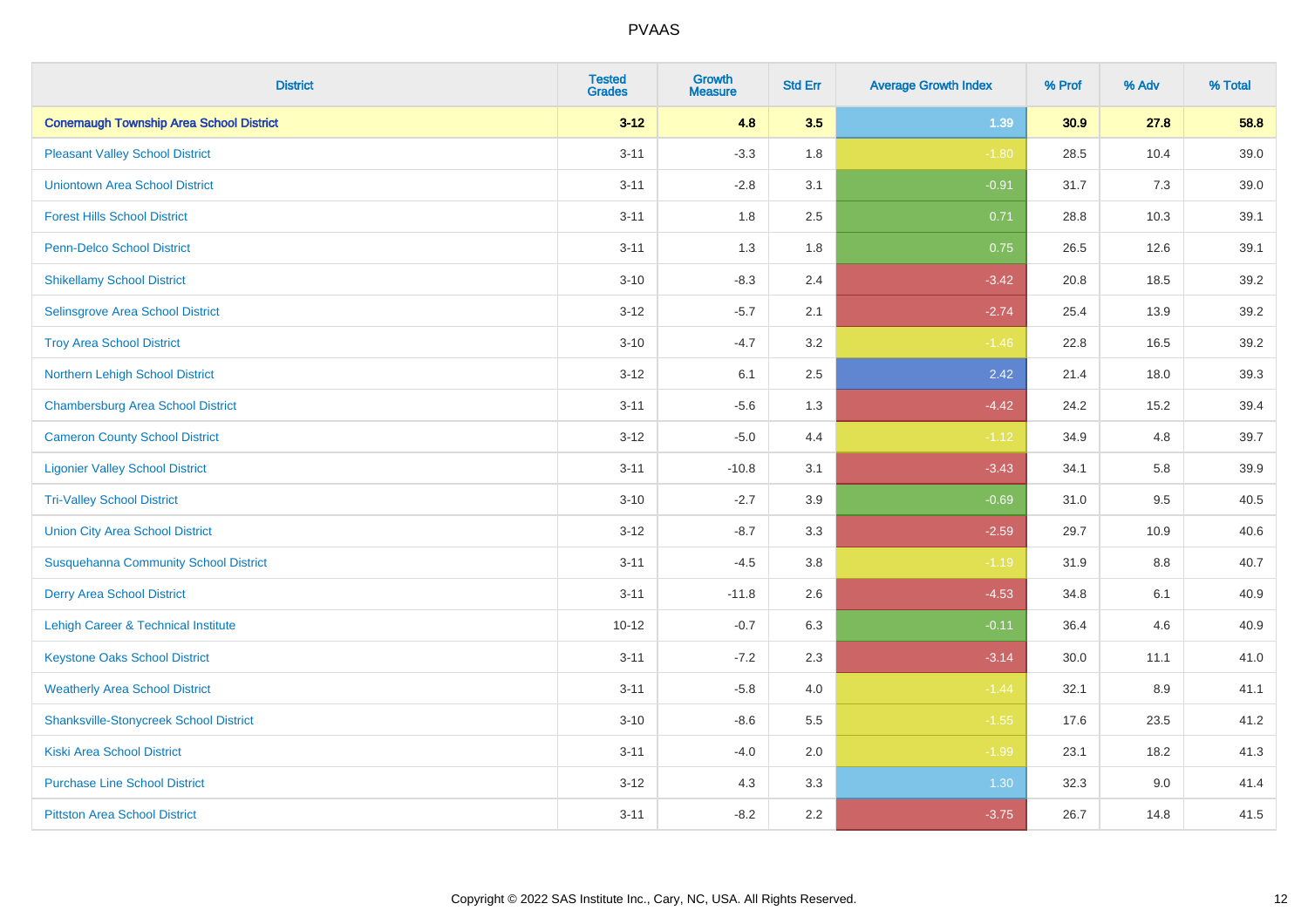| <b>District</b>                                    | <b>Tested</b><br><b>Grades</b> | <b>Growth</b><br><b>Measure</b> | <b>Std Err</b> | <b>Average Growth Index</b> | % Prof | % Adv | % Total |
|----------------------------------------------------|--------------------------------|---------------------------------|----------------|-----------------------------|--------|-------|---------|
| <b>Conemaugh Township Area School District</b>     | $3 - 12$                       | 4.8                             | 3.5            | 1.39                        | 30.9   | 27.8  | 58.8    |
| <b>Wyoming Area School District</b>                | $3 - 10$                       | $-5.5$                          | 2.5            | $-2.21$                     | 32.0   | 9.6   | 41.6    |
| <b>West Middlesex Area School District</b>         | $3 - 10$                       | $-7.4$                          | 3.5            | $-2.11$                     | 32.0   | 9.6   | 41.6    |
| <b>Northern Potter School District</b>             | $3 - 12$                       | 6.8                             | 4.6            | 1.48                        | 30.6   | 11.1  | 41.7    |
| <b>Old Forge School District</b>                   | $3 - 12$                       | $-11.3$                         | 3.1            | $-3.62$                     | 28.6   | 13.2  | 41.8    |
| <b>School Lane Charter School</b>                  | $3 - 11$                       | 2.6                             | 3.6            | 0.72                        | 23.1   | 18.7  | 41.8    |
| <b>Keystone Central School District</b>            | $3 - 11$                       | 3.6                             | 1.8            | 2.04                        | 27.1   | 14.6  | 41.8    |
| <b>Juniata County School District</b>              | $3 - 12$                       | 7.7                             | 2.0            | 3.81                        | 22.9   | 18.9  | 41.8    |
| <b>Collegium Charter School</b>                    | $3 - 10$                       | 21.2                            | 2.6            | 8.18                        | 25.4   | 16.4  | 41.8    |
| Northern Tioga School District                     | $3-12$                         | 6.8                             | 2.6            | 2.64                        | 25.0   | 16.9  | 41.9    |
| <b>Neshannock Township School District</b>         | $3 - 10$                       | $-12.5$                         | 2.7            | $-4.73$                     | 29.0   | 13.0  | 42.0    |
| <b>Mount Pleasant Area School District</b>         | $3 - 11$                       | $-5.4$                          | 2.3            | $-2.37$                     | 33.3   | 8.7   | 42.0    |
| <b>Oxford Area School District</b>                 | $3 - 11$                       | $-3.1$                          | 1.8            | $-1.77$                     | 27.5   | 14.5  | 42.0    |
| <b>Avella Area School District</b>                 | $3 - 12$                       | 1.6                             | 4.7            | 0.34                        | 34.8   | 7.2   | 42.0    |
| <b>Grove City Area School District</b>             | $3 - 12$                       | $-8.8$                          | 2.3            | $-3.89$                     | 25.6   | 16.4  | 42.0    |
| <b>Crawford Central School District</b>            | $3 - 11$                       | 5.7                             | 2.1            | 2.71                        | 26.4   | 15.8  | 42.1    |
| Oil City Area School District                      | $3 - 11$                       | 8.6                             | 2.4            | 3.56                        | 29.1   | 13.1  | 42.2    |
| <b>Solanco School District</b>                     | $3 - 11$                       | 2.2                             | 1.8            | 1.18                        | 27.2   | 15.0  | 42.3    |
| <b>Northgate School District</b>                   | $3 - 11$                       | $-3.0$                          | 3.4            | $-0.85$                     | 35.6   | 6.8   | 42.4    |
| <b>Commonwealth Charter Academy Charter School</b> | $3 - 10$                       | 4.2                             | 1.6            | 2.68                        | 27.0   | 15.6  | 42.5    |
| <b>Conrad Weiser Area School District</b>          | $3 - 11$                       | 7.1                             | 2.1            | 3.34                        | 28.2   | 14.4  | 42.6    |
| <b>New Brighton Area School District</b>           | $3 - 11$                       | $-2.1$                          | 3.2            | $-0.65$                     | 31.5   | 11.1  | 42.6    |
| <b>Central Greene School District</b>              | $3 - 11$                       | $-0.4$                          | 2.5            | $-0.15$                     | 27.8   | 14.8  | 42.6    |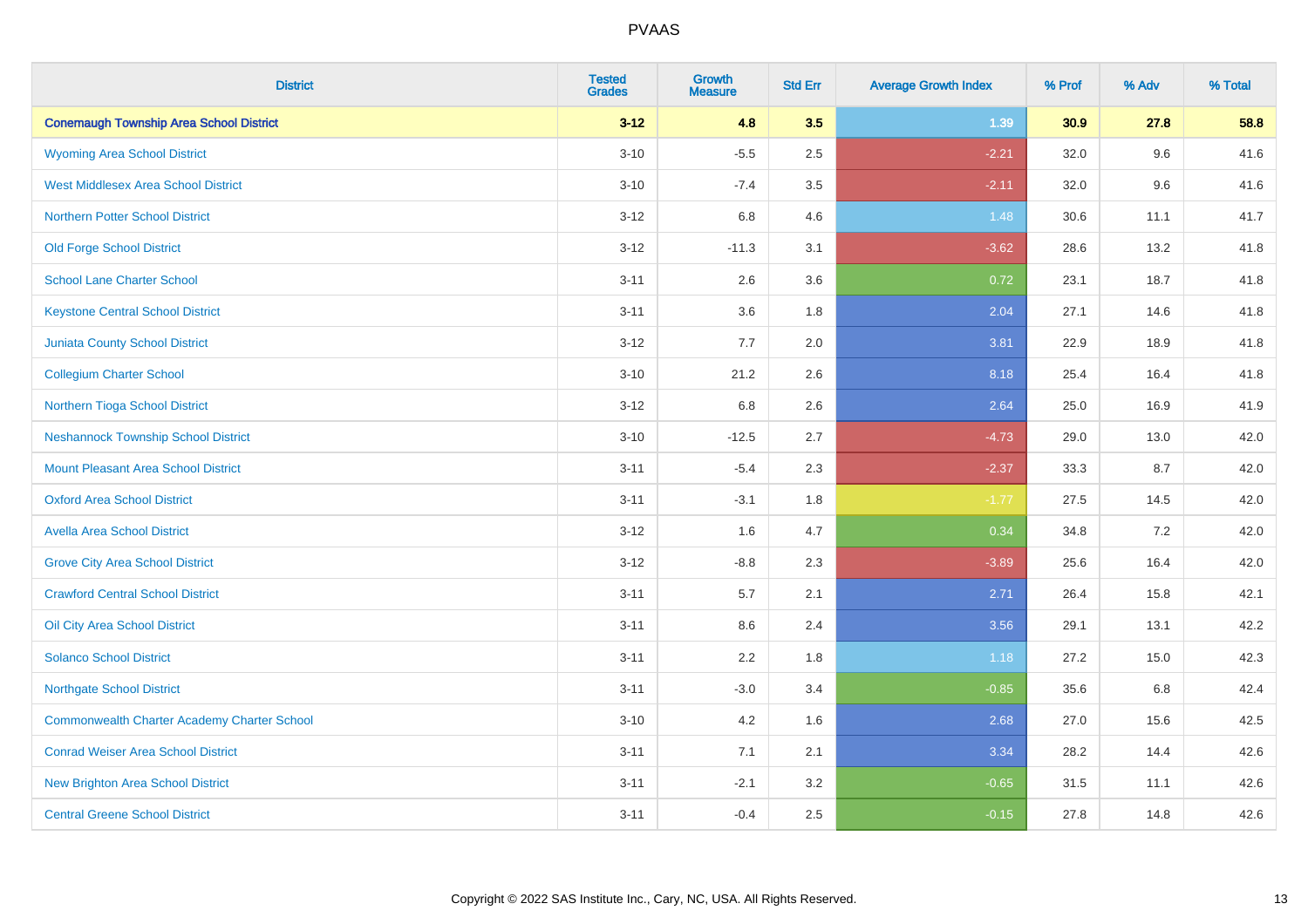| <b>District</b>                                | <b>Tested</b><br><b>Grades</b> | <b>Growth</b><br><b>Measure</b> | <b>Std Err</b> | <b>Average Growth Index</b> | % Prof | % Adv | % Total |
|------------------------------------------------|--------------------------------|---------------------------------|----------------|-----------------------------|--------|-------|---------|
| <b>Conemaugh Township Area School District</b> | $3 - 12$                       | 4.8                             | 3.5            | 1.39                        | 30.9   | 27.8  | 58.8    |
| <b>Leechburg Area School District</b>          | $3 - 11$                       | 7.0                             | 3.9            | 1.79                        | 37.7   | 4.9   | 42.6    |
| <b>Ridley School District</b>                  | $3 - 12$                       | 0.3                             | 1.6            | 0.21                        | 32.0   | 10.7  | 42.6    |
| <b>Kennett Consolidated School District</b>    | $3 - 11$                       | $-10.4$                         | 1.7            | $-6.27$                     | 28.7   | 14.0  | 42.7    |
| <b>Exeter Township School District</b>         | $3 - 11$                       | $-1.0$                          | 1.7            | $-0.58$                     | 27.2   | 15.6  | 42.8    |
| <b>Altoona Area School District</b>            | $3 - 12$                       | 0.1                             | 1.5            | 0.07                        | 29.0   | 13.8  | 42.8    |
| <b>West Greene School District</b>             | $3 - 11$                       | $-8.1$                          | 3.9            | $-2.08$                     | 31.0   | 11.9  | 42.9    |
| <b>Union Area School District</b>              | $3 - 11$                       | $-6.5$                          | 3.8            | $-1.70$                     | 30.6   | 12.2  | 42.9    |
| <b>Millville Area School District</b>          | $3 - 12$                       | $-5.6$                          | 4.4            | $-1.26$                     | 31.4   | 11.4  | 42.9    |
| <b>Highlands School District</b>               | $3 - 11$                       | $-1.3$                          | 2.3            | $-0.55$                     | 32.6   | 10.5  | 43.0    |
| Northern Bedford County School District        | $3 - 11$                       | $-2.3$                          | 3.3            | $-0.69$                     | 26.2   | 16.9  | 43.1    |
| <b>Penn Cambria School District</b>            | $3 - 11$                       | $-4.5$                          | 2.4            | $-1.86$                     | 27.3   | 15.8  | 43.2    |
| Octorara Area School District                  | $3 - 11$                       | $-7.5$                          | 3.2            | $-2.35$                     | 26.1   | 17.0  | 43.2    |
| <b>Allegheny Valley School District</b>        | $3 - 11$                       | $-1.9$                          | 3.9            | $-0.48$                     | 31.8   | 11.4  | 43.2    |
| Southern Columbia Area School District         | $3 - 11$                       | $-8.5$                          | 3.0            | $-2.83$                     | 30.5   | 12.8  | 43.3    |
| <b>Apollo-Ridge School District</b>            | $3 - 12$                       | 9.5                             | 3.0            | 3.23                        | 34.0   | 9.4   | 43.4    |
| <b>Lakeland School District</b>                | $3 - 11$                       | 13.3                            | 2.8            | 4.80                        | 22.2   | 21.2  | 43.4    |
| <b>Northwest Area School District</b>          | $3 - 10$                       | $-3.2$                          | 3.3            | $-0.97$                     | 30.4   | 13.0  | 43.5    |
| <b>Hamburg Area School District</b>            | $3 - 11$                       | 0.6                             | 2.4            | 0.25                        | 28.0   | 15.5  | 43.6    |
| <b>Bentworth School District</b>               | $3 - 11$                       | 7.0                             | 3.0            | 2.36                        | 26.6   | 17.0  | 43.6    |
| <b>Greensburg Salem School District</b>        | $3 - 11$                       | $-6.9$                          | 2.2            | $-3.06$                     | 30.3   | 13.3  | 43.6    |
| <b>Austin Area School District</b>             | $3 - 11$                       | 2.6                             | 6.0            | 0.43                        | 25.0   | 18.8  | 43.8    |
| <b>Pine Grove Area School District</b>         | $3 - 11$                       | $-1.1$                          | 3.0            | $-0.36$                     | 29.5   | 14.3  | 43.8    |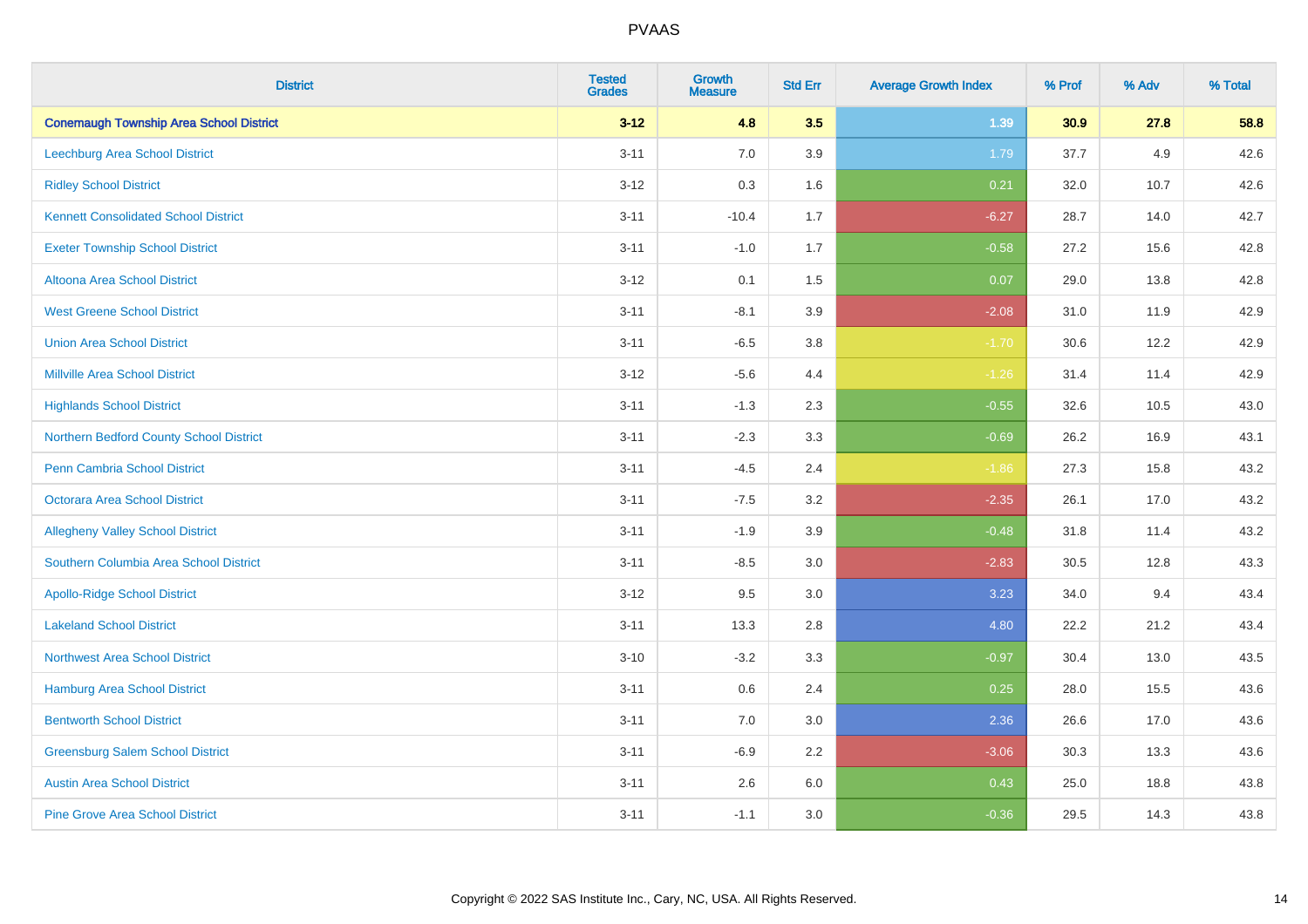| <b>District</b>                                | <b>Tested</b><br><b>Grades</b> | Growth<br><b>Measure</b> | <b>Std Err</b> | <b>Average Growth Index</b> | % Prof | % Adv | % Total |
|------------------------------------------------|--------------------------------|--------------------------|----------------|-----------------------------|--------|-------|---------|
| <b>Conemaugh Township Area School District</b> | $3 - 12$                       | 4.8                      | 3.5            | 1.39                        | 30.9   | 27.8  | 58.8    |
| <b>Agora Cyber Charter School</b>              | $3 - 11$                       | 14.6                     | 2.4            | 6.03                        | 24.7   | 19.5  | 44.2    |
| <b>Chestnut Ridge School District</b>          | $3 - 12$                       | 4.0                      | 2.9            | 1.38                        | 33.2   | 11.0  | 44.2    |
| <b>Susquenita School District</b>              | $3 - 11$                       | $-5.9$                   | 2.6            | $-2.28$                     | 30.6   | 13.9  | 44.4    |
| <b>Smethport Area School District</b>          | $3 - 12$                       | 5.8                      | 3.8            | 1.52                        | 24.6   | 20.0  | 44.6    |
| <b>Fort Cherry School District</b>             | $3 - 10$                       | $-0.7$                   | 3.1            | $-0.21$                     | 30.6   | 14.1  | 44.7    |
| <b>Steel Valley School District</b>            | $3 - 11$                       | 11.1                     | 3.3            | 3.33                        | 34.8   | 10.1  | 44.9    |
| <b>Elizabeth Forward School District</b>       | $3 - 11$                       | $-5.5$                   | 2.5            | $-2.25$                     | 32.2   | 12.8  | 45.0    |
| <b>Shaler Area School District</b>             | $3 - 11$                       | $-2.1$                   | 1.8            | $-1.18$                     | 32.0   | 13.0  | 45.0    |
| <b>Clarion Area School District</b>            | $3 - 11$                       | 3.2                      | 3.7            | 0.88                        | 31.7   | 13.3  | 45.0    |
| <b>South Park School District</b>              | $3 - 11$                       | $-8.8$                   | 2.5            | $-3.46$                     | 28.1   | 17.0  | 45.2    |
| Huntingdon Area School District                | $3 - 11$                       | 5.8                      | 2.6            | 2.28                        | 27.8   | 17.4  | 45.2    |
| <b>Upper Perkiomen School District</b>         | $3 - 11$                       | 5.7                      | 1.9            | 3.04                        | 25.4   | 19.9  | 45.4    |
| <b>Burrell School District</b>                 | $3 - 11$                       | $-1.5$                   | 3.3            | $-0.44$                     | 27.8   | 17.7  | 45.6    |
| <b>Mohawk Area School District</b>             | $3 - 11$                       | $-10.5$                  | 2.8            | $-3.75$                     | 35.1   | 10.6  | 45.7    |
| <b>Hatboro-Horsham School District</b>         | $3 - 11$                       | $-2.7$                   | 1.6            | $-1.65$                     | 27.9   | 17.9  | 45.8    |
| Mifflinburg Area School District               | $3 - 11$                       | $-6.0$                   | 2.1            | $-2.87$                     | 32.7   | 13.3  | 46.0    |
| <b>Laurel School District</b>                  | $3 - 11$                       | 13.0                     | 3.1            | 4.19                        | 30.3   | 15.7  | 46.1    |
| Northwestern School District                   | $3 - 11$                       | $-14.6$                  | 3.2            | $-4.51$                     | 32.5   | 13.7  | 46.2    |
| <b>North Star School District</b>              | $3 - 11$                       | 1.1                      | 3.3            | 0.34                        | 26.2   | 20.0  | 46.2    |
| <b>North Hills School District</b>             | $3 - 11$                       | $-15.8$                  | 1.8            | $-8.84$                     | 26.4   | 19.8  | 46.2    |
| <b>Shippensburg Area School District</b>       | $3 - 11$                       | 0.5                      | 1.8            | 0.26                        | 23.5   | 22.8  | 46.3    |
| <b>Otto-Eldred School District</b>             | $3 - 11$                       | $-0.5$                   | 3.5            | $-0.13$                     | 35.8   | 10.5  | 46.3    |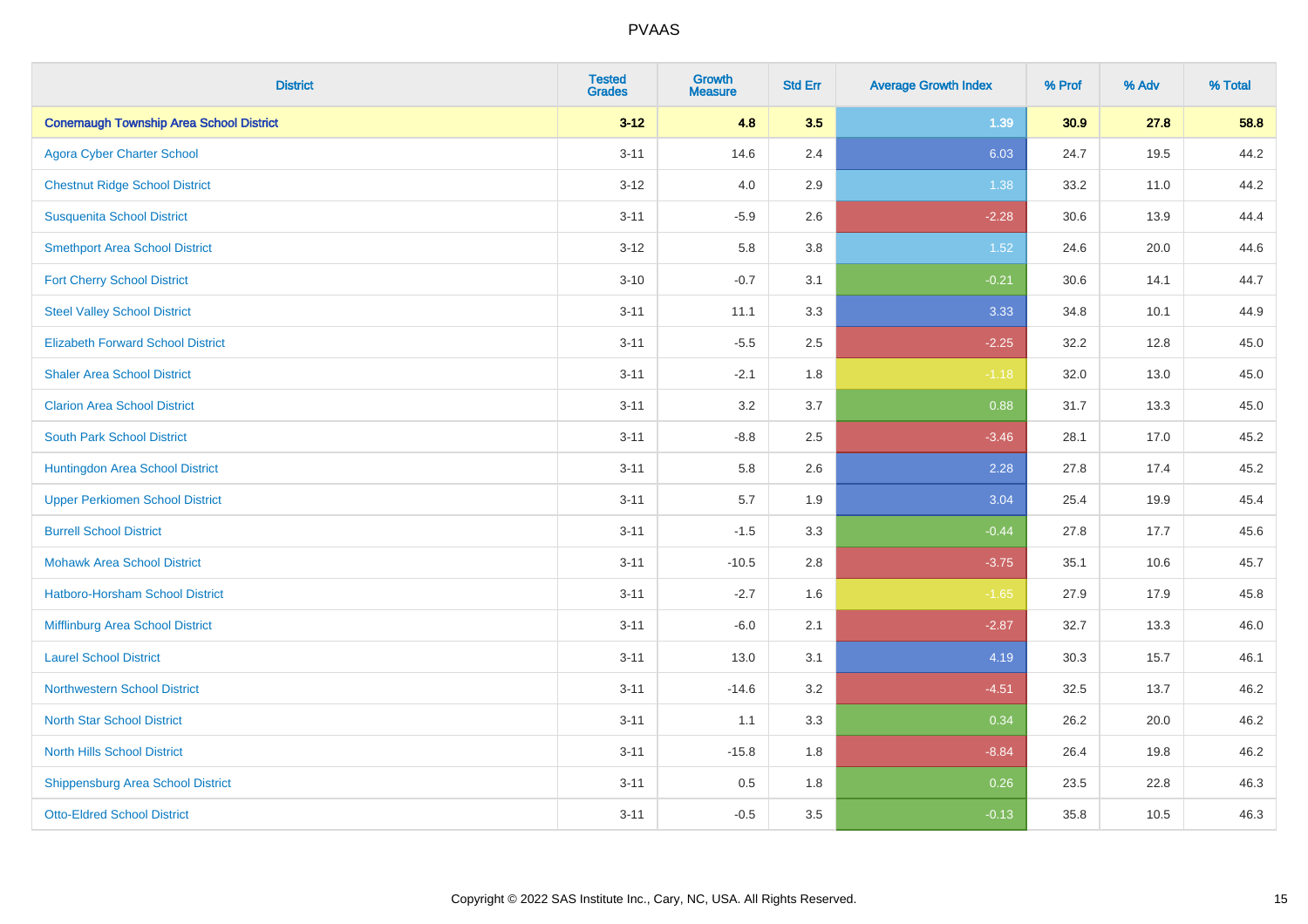| <b>District</b>                                | <b>Tested</b><br><b>Grades</b> | <b>Growth</b><br><b>Measure</b> | <b>Std Err</b> | <b>Average Growth Index</b> | % Prof | % Adv | % Total |
|------------------------------------------------|--------------------------------|---------------------------------|----------------|-----------------------------|--------|-------|---------|
| <b>Conemaugh Township Area School District</b> | $3 - 12$                       | 4.8                             | 3.5            | 1.39                        | 30.9   | 27.8  | 58.8    |
| Jamestown Area School District                 | $3 - 11$                       | $-9.5$                          | 4.1            | $-2.33$                     | 41.5   | 4.9   | 46.3    |
| <b>Eastern York School District</b>            | $3 - 11$                       | $-6.2$                          | 2.3            | $-2.70$                     | 27.8   | 18.5  | 46.4    |
| <b>MaST Community Charter School</b>           | $3 - 10$                       | $-0.9$                          | 2.5            | $-0.34$                     | 25.0   | 21.6  | 46.6    |
| <b>Baldwin-Whitehall School District</b>       | $3 - 11$                       | $-5.5$                          | 1.9            | $-2.93$                     | 32.0   | 14.7  | 46.7    |
| <b>Hopewell Area School District</b>           | $3 - 11$                       | 0.8                             | 2.6            | 0.31                        | 34.5   | 12.4  | 46.9    |
| Renaissance Academy Charter School             | $3 - 11$                       | $-5.6$                          | 3.1            | $-1.79$                     | 28.4   | 18.5  | 46.9    |
| <b>Western Wayne School District</b>           | $3 - 11$                       | 3.6                             | 2.6            | 1.39                        | 30.8   | 16.2  | 47.0    |
| <b>West Shore School District</b>              | $3 - 12$                       | 2.2                             | 1.3            | 1.68                        | 31.8   | 15.2  | 47.1    |
| Penn Manor School District                     | $3 - 11$                       | 7.1                             | 1.5            | 4.82                        | 26.7   | 20.5  | 47.2    |
| Karns City Area School District                | $3 - 11$                       | $-7.2$                          | 2.6            | $-2.71$                     | 26.4   | 20.8  | 47.2    |
| <b>Athens Area School District</b>             | $3 - 11$                       | 2.6                             | 2.3            | 1.11                        | 34.9   | 12.3  | 47.3    |
| <b>Bald Eagle Area School District</b>         | $3 - 11$                       | 7.6                             | 2.5            | 3.00                        | 31.6   | 15.6  | 47.3    |
| <b>Hempfield Area School District</b>          | $3 - 12$                       | $-10.2$                         | 1.6            | $-6.37$                     | 28.1   | 19.2  | 47.3    |
| <b>Carlisle Area School District</b>           | $3 - 11$                       | $-5.2$                          | 1.7            | $-2.99$                     | 28.0   | 19.3  | 47.3    |
| <b>Everett Area School District</b>            | $3 - 11$                       | $-1.1$                          | 3.1            | $-0.34$                     | 34.2   | 13.2  | 47.4    |
| Johnsonburg Area School District               | $3 - 11$                       | 5.0                             | 3.9            | 1.27                        | 35.5   | 11.8  | 47.4    |
| <b>Wallenpaupack Area School District</b>      | $3 - 11$                       | $8.8\,$                         | 2.1            | 4.28                        | 28.5   | 18.9  | 47.4    |
| <b>West Perry School District</b>              | $3 - 11$                       | 11.0                            | 2.3            | 4.76                        | 26.9   | 20.5  | 47.4    |
| Northern York County School District           | $3 - 11$                       | 8.4                             | 1.8            | 4.63                        | 24.3   | 23.1  | 47.4    |
| <b>South Middleton School District</b>         | $3 - 11$                       | 4.4                             | 2.2            | 1.95                        | 31.1   | 16.4  | 47.5    |
| <b>Punxsutawney Area School District</b>       | $3 - 11$                       | 15.8                            | 2.7            | 5.83                        | 18.6   | 29.0  | 47.6    |
| <b>Portage Area School District</b>            | $3 - 10$                       | $-0.5$                          | 3.3            | $-0.14$                     | 27.0   | 20.6  | 47.6    |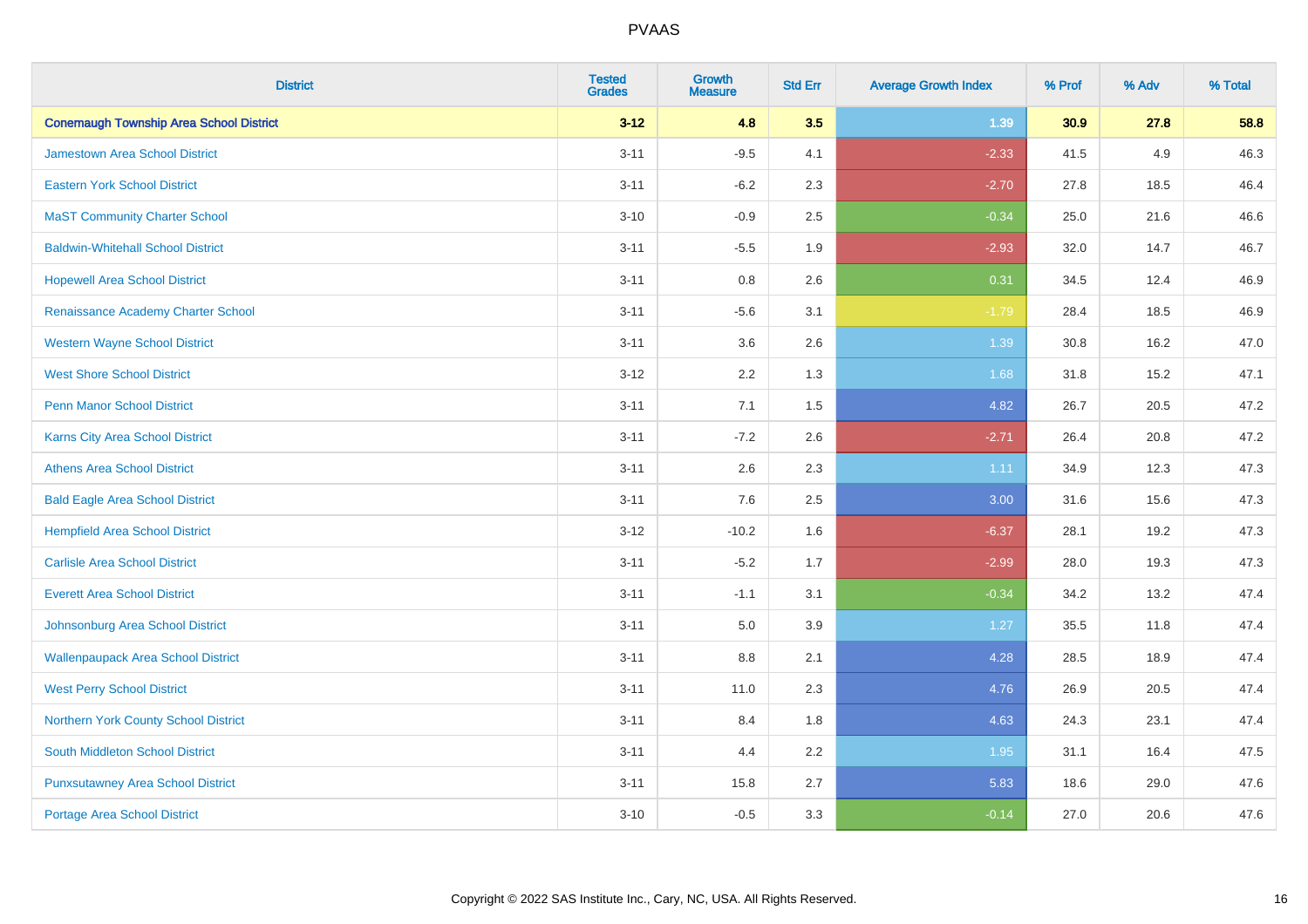| <b>District</b>                                    | <b>Tested</b><br><b>Grades</b> | Growth<br><b>Measure</b> | <b>Std Err</b> | <b>Average Growth Index</b> | % Prof | % Adv | % Total |
|----------------------------------------------------|--------------------------------|--------------------------|----------------|-----------------------------|--------|-------|---------|
| <b>Conemaugh Township Area School District</b>     | $3 - 12$                       | 4.8                      | 3.5            | 1.39                        | 30.9   | 27.8  | 58.8    |
| Northampton Area School District                   | $3 - 11$                       | 3.2                      | 1.5            | 2.05                        | 29.8   | 17.9  | 47.7    |
| <b>Hollidaysburg Area School District</b>          | $3 - 11$                       | $-2.7$                   | 1.6            | $-1.64$                     | 32.6   | 15.2  | 47.8    |
| <b>Tunkhannock Area School District</b>            | $3 - 11$                       | 1.4                      | 2.0            | 0.71                        | 29.8   | 18.1  | 47.9    |
| <b>Bradford Area School District</b>               | $3 - 12$                       | $-1.8$                   | 2.3            | $-0.79$                     | 31.2   | 16.7  | 47.9    |
| <b>Penncrest School District</b>                   | $3 - 11$                       | 6.0                      | 1.9            | 3.24                        | 31.1   | 16.9  | 48.0    |
| <b>Westmont Hilltop School District</b>            | $3 - 11$                       | $-1.0$                   | 2.8            | $-0.36$                     | 33.3   | 14.7  | 48.0    |
| <b>Reach Cyber Charter School</b>                  | $3 - 11$                       | 1.4                      | 3.6            | 0.40                        | 32.9   | 15.2  | 48.1    |
| <b>Palisades School District</b>                   | $3 - 11$                       | 7.7                      | 2.9            | 2.66                        | 27.8   | 20.3  | 48.1    |
| <b>Lincoln Park Performing Arts Charter School</b> | $7 - 11$                       | $-14.9$                  | 2.7            | $-5.45$                     | 39.3   | 8.9   | 48.2    |
| <b>Clarion-Limestone Area School District</b>      | $3 - 12$                       | $-10.0$                  | 3.6            | $-2.76$                     | 28.3   | 20.0  | 48.3    |
| Lake-Lehman School District                        | $3 - 11$                       | 14.9                     | 2.8            | 5.34                        | 25.8   | 22.5  | 48.3    |
| <b>Gettysburg Area School District</b>             | $3 - 11$                       | $-6.0$                   | 2.0            | $-3.02$                     | 28.8   | 19.6  | 48.5    |
| <b>Annville-Cleona School District</b>             | $3 - 12$                       | 1.1                      | 2.4            | 0.45                        | 34.8   | 13.6  | 48.5    |
| <b>Palmerton Area School District</b>              | $3 - 11$                       | $-0.9$                   | 2.7            | $-0.34$                     | 34.3   | 14.3  | 48.6    |
| <b>Cornwall-Lebanon School District</b>            | $3 - 11$                       | 8.2                      | 1.6            | 5.24                        | 28.0   | 20.5  | 48.6    |
| <b>Girard School District</b>                      | $3 - 11$                       | $-12.3$                  | 2.6            | $-4.76$                     | 29.7   | 18.9  | 48.6    |
| <b>Stroudsburg Area School District</b>            | $3 - 11$                       | 7.5                      | 1.6            | 4.70                        | 30.4   | 18.3  | 48.7    |
| <b>Ephrata Area School District</b>                | $3 - 11$                       | $6.8\,$                  | 1.7            | 4.08                        | 31.6   | 17.1  | 48.8    |
| <b>Fort Leboeuf School District</b>                | $3 - 11$                       | 3.5                      | 2.2            | 1.58                        | 32.0   | 16.8  | 48.8    |
| <b>Southmoreland School District</b>               | $3 - 11$                       | $-12.5$                  | 3.1            | $-4.04$                     | 33.3   | 15.5  | 48.8    |
| <b>Western Beaver County School District</b>       | $3 - 11$                       | $-9.3$                   | 4.2            | $-2.20$                     | 45.1   | 3.9   | 49.0    |
| <b>Newport School District</b>                     | $3 - 12$                       | 3.8                      | 3.3            | 1.17                        | 38.8   | 10.4  | 49.2    |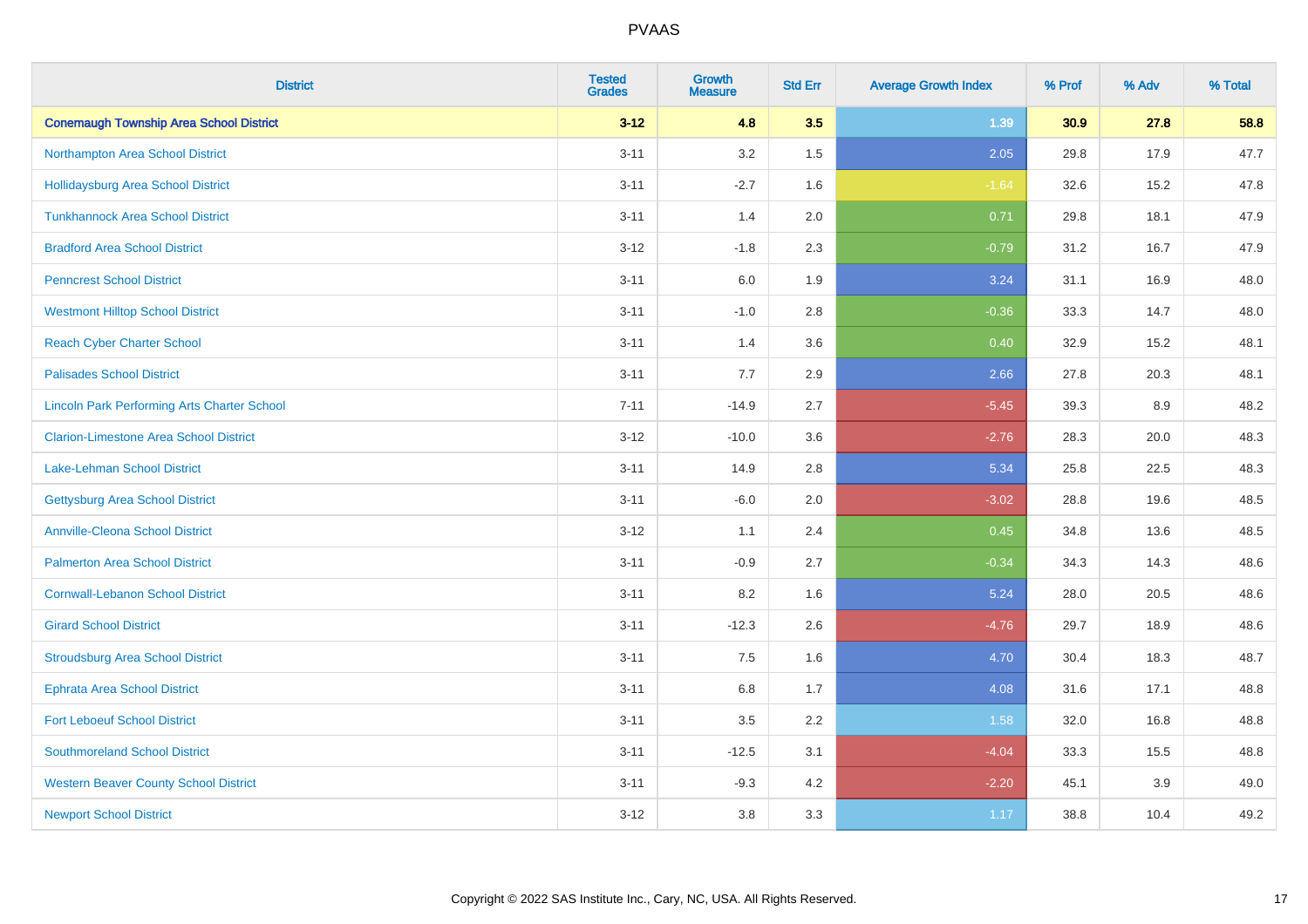| <b>District</b>                                | <b>Tested</b><br><b>Grades</b> | <b>Growth</b><br><b>Measure</b> | <b>Std Err</b> | <b>Average Growth Index</b> | % Prof | % Adv | % Total |
|------------------------------------------------|--------------------------------|---------------------------------|----------------|-----------------------------|--------|-------|---------|
| <b>Conemaugh Township Area School District</b> | $3 - 12$                       | 4.8                             | 3.5            | 1.39                        | 30.9   | 27.8  | 58.8    |
| <b>Iroquois School District</b>                | $3 - 11$                       | 13.6                            | 2.8            | 4.83                        | 33.3   | 16.0  | 49.4    |
| <b>Middletown Area School District</b>         | $3 - 11$                       | $-3.4$                          | 2.4            | $-1.44$                     | 34.3   | 15.2  | 49.4    |
| <b>Waynesboro Area School District</b>         | $3 - 12$                       | 3.0                             | 1.8            | 1.67                        | 26.0   | 23.5  | 49.5    |
| <b>General Mclane School District</b>          | $3 - 11$                       | $-10.7$                         | 2.4            | $-4.40$                     | 34.0   | 15.6  | 49.6    |
| <b>Valley View School District</b>             | $3 - 11$                       | 9.3                             | 2.2            | 4.18                        | 26.6   | 23.1  | 49.7    |
| <b>Avonworth School District</b>               | $3 - 10$                       | $-6.2$                          | 2.3            | $-2.68$                     | 35.9   | 14.1  | 50.0    |
| <b>Schuylkill Valley School District</b>       | $3 - 11$                       | $-1.0$                          | 2.2            | $-0.47$                     | 29.8   | 20.2  | 50.0    |
| <b>Fairfield Area School District</b>          | $3 - 11$                       | $-0.5$                          | 3.6            | $-0.13$                     | 43.9   | 6.1   | 50.0    |
| <b>Wilson Area School District</b>             | $3 - 11$                       | $-0.3$                          | 2.4            | $-0.12$                     | 35.4   | 14.6  | 50.0    |
| South Williamsport Area School District        | $3 - 10$                       | 0.9                             | 3.1            | 0.31                        | 38.4   | 11.6  | 50.0    |
| <b>Upper Adams School District</b>             | $3 - 11$                       | 0.9                             | 2.5            | 0.37                        | 33.0   | 17.0  | 50.0    |
| <b>Bellefonte Area School District</b>         | $3 - 11$                       | 6.7                             | 2.0            | 3.34                        | 28.8   | 21.5  | 50.2    |
| <b>Mifflin County School District</b>          | $3 - 11$                       | 12.3                            | 1.6            | 7.69                        | 35.1   | 15.1  | 50.3    |
| 21st Century Cyber Charter School              | $6 - 12$                       | 6.6                             | 2.1            | 3.16                        | 29.0   | 21.8  | 50.8    |
| <b>Warrior Run School District</b>             | $3 - 11$                       | 10.5                            | 2.7            | 3.86                        | 34.1   | 16.8  | 50.9    |
| <b>Halifax Area School District</b>            | $3 - 11$                       | 5.8                             | 3.5            | 1.64                        | 32.1   | 18.9  | 50.9    |
| Daniel Boone Area School District              | $3 - 12$                       | 0.9                             | 1.9            | 0.46                        | 28.9   | 22.0  | 51.0    |
| Pennsylvania Virtual Charter School            | $3 - 11$                       | 4.4                             | 3.4            | 1.31                        | 29.8   | 21.2  | 51.0    |
| <b>Riverview School District</b>               | $3 - 11$                       | $-13.0$                         | 4.0            | $-3.29$                     | 43.1   | 7.8   | 51.0    |
| Kane Area School District                      | $3 - 10$                       | 8.8                             | 2.9            | 3.07                        | 31.4   | 19.8  | 51.2    |
| Mechanicsburg Area School District             | $3 - 11$                       | $-5.7$                          | 1.6            | $-3.48$                     | 35.1   | 16.0  | 51.2    |
| <b>Windber Area School District</b>            | $3 - 11$                       | $-11.9$                         | 3.0            | $-3.94$                     | 41.0   | 10.3  | 51.3    |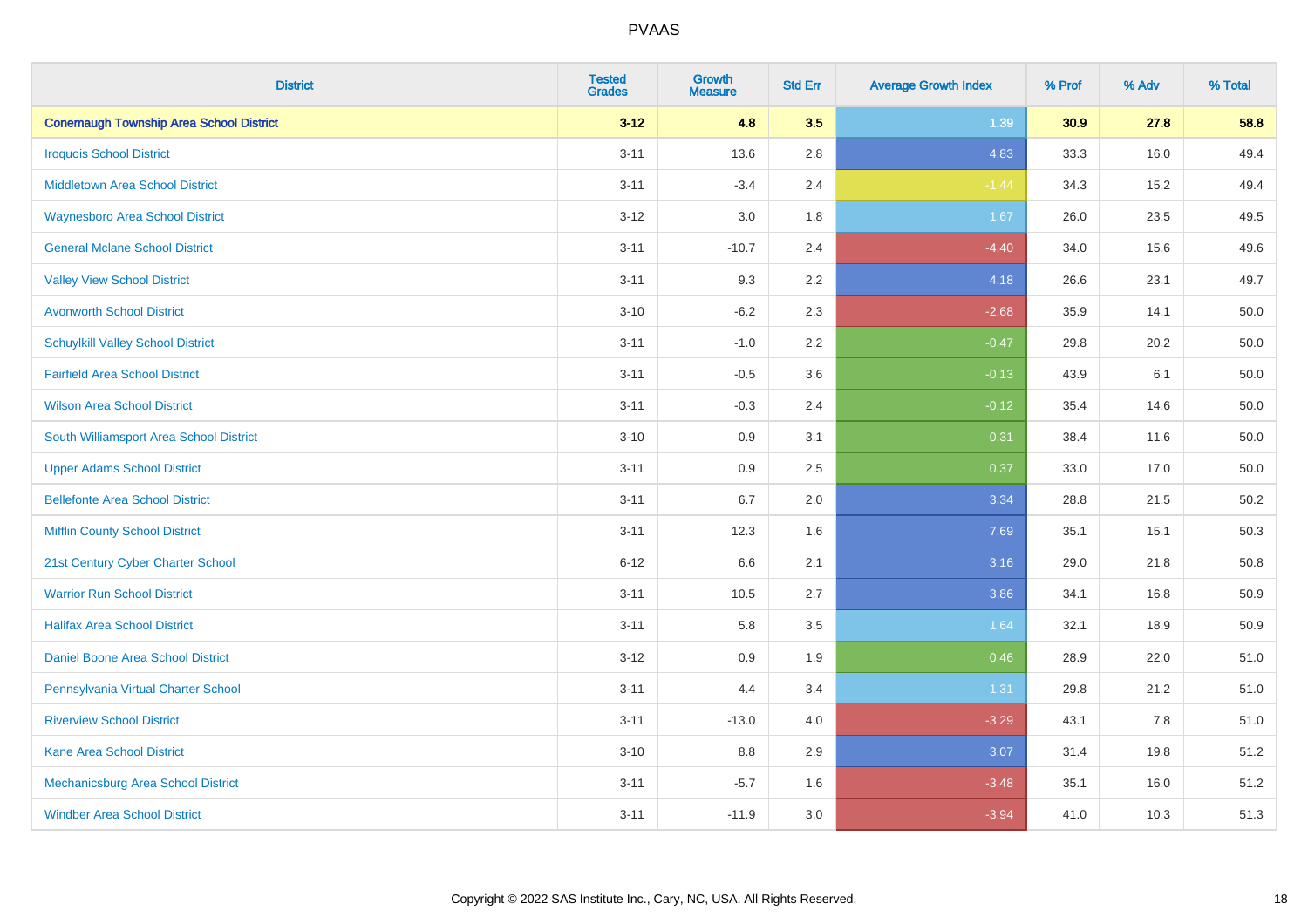| <b>District</b>                                 | <b>Tested</b><br><b>Grades</b> | Growth<br><b>Measure</b> | <b>Std Err</b> | <b>Average Growth Index</b> | % Prof | % Adv | % Total |
|-------------------------------------------------|--------------------------------|--------------------------|----------------|-----------------------------|--------|-------|---------|
| <b>Conemaugh Township Area School District</b>  | $3 - 12$                       | 4.8                      | 3.5            | 1.39                        | 30.9   | 27.8  | 58.8    |
| <b>Sullivan County School District</b>          | $3 - 10$                       | 2.5                      | 4.3            | 0.58                        | 43.6   | $7.7$ | 51.3    |
| <b>Sayre Area School District</b>               | $3 - 11$                       | 5.8                      | 3.2            | 1.81                        | 30.3   | 21.0  | 51.3    |
| <b>Upper Moreland Township School District</b>  | $3 - 11$                       | 1.1                      | 2.0            | 0.56                        | 24.8   | 26.6  | 51.3    |
| <b>Wyalusing Area School District</b>           | $3 - 12$                       | 5.7                      | 3.2            | 1.78                        | 38.6   | 12.9  | 51.4    |
| <b>Bedford Area School District</b>             | $3 - 11$                       | 6.4                      | 2.4            | 2.68                        | 31.0   | 20.6  | 51.6    |
| <b>Dover Area School District</b>               | $3 - 12$                       | 7.1                      | 1.9            | 3.78                        | 33.0   | 18.7  | 51.7    |
| <b>Tamaqua Area School District</b>             | $3 - 12$                       | 6.5                      | 2.4            | 2.72                        | 34.3   | 17.5  | 51.8    |
| <b>Glendale School District</b>                 | $3 - 10$                       | 7.9                      | 3.5            | 2.25                        | 42.6   | 9.3   | 51.8    |
| South Side Area School District                 | $3 - 11$                       | $-0.6$                   | 3.1            | $-0.19$                     | 24.0   | 28.0  | 52.0    |
| Pen Argyl Area School District                  | $3 - 12$                       | 12.8                     | 2.5            | 5.10                        | 28.5   | 23.8  | 52.3    |
| <b>Allegheny-Clarion Valley School District</b> | $3 - 10$                       | 12.3                     | 4.1            | 3.03                        | 33.3   | 19.0  | 52.4    |
| Pocono Mountain School District                 | $3-12$                         | $-4.3$                   | 1.8            | $-2.43$                     | 35.5   | 17.1  | 52.6    |
| <b>Albert Gallatin Area School District</b>     | $3 - 11$                       | $-1.7$                   | 2.3            | $-0.72$                     | 31.9   | 20.7  | 52.7    |
| <b>Slippery Rock Area School District</b>       | $3 - 11$                       | $-3.8$                   | 2.5            | $-1.56$                     | 30.8   | 21.9  | 52.7    |
| <b>Jersey Shore Area School District</b>        | $3 - 11$                       | 0.7                      | 2.5            | 0.27                        | 39.3   | 13.6  | 52.9    |
| <b>Penns Valley Area School District</b>        | $3 - 12$                       | 14.1                     | 2.6            | 5.33                        | 29.6   | 23.3  | 52.9    |
| <b>Spring Grove Area School District</b>        | $3 - 11$                       | 3.9                      | 2.0            | 1.90                        | 30.0   | 23.0  | 53.0    |
| <b>Greencastle-Antrim School District</b>       | $3 - 11$                       | $-0.3$                   | 2.0            | $-0.14$                     | 30.9   | 22.2  | 53.1    |
| <b>Kutztown Area School District</b>            | $3 - 12$                       | 9.3                      | 2.8            | 3.34                        | 38.5   | 14.6  | 53.2    |
| <b>Boyertown Area School District</b>           | $3 - 11$                       | $-2.9$                   | 1.4            | $-2.06$                     | 30.8   | 22.6  | 53.4    |
| <b>South Eastern School District</b>            | $3 - 11$                       | $-1.0$                   | 1.8            | $-0.55$                     | 36.4   | 17.1  | 53.5    |
| <b>Greater Latrobe School District</b>          | $3 - 11$                       | $-14.1$                  | 2.0            | $-7.14$                     | 41.0   | 12.6  | 53.6    |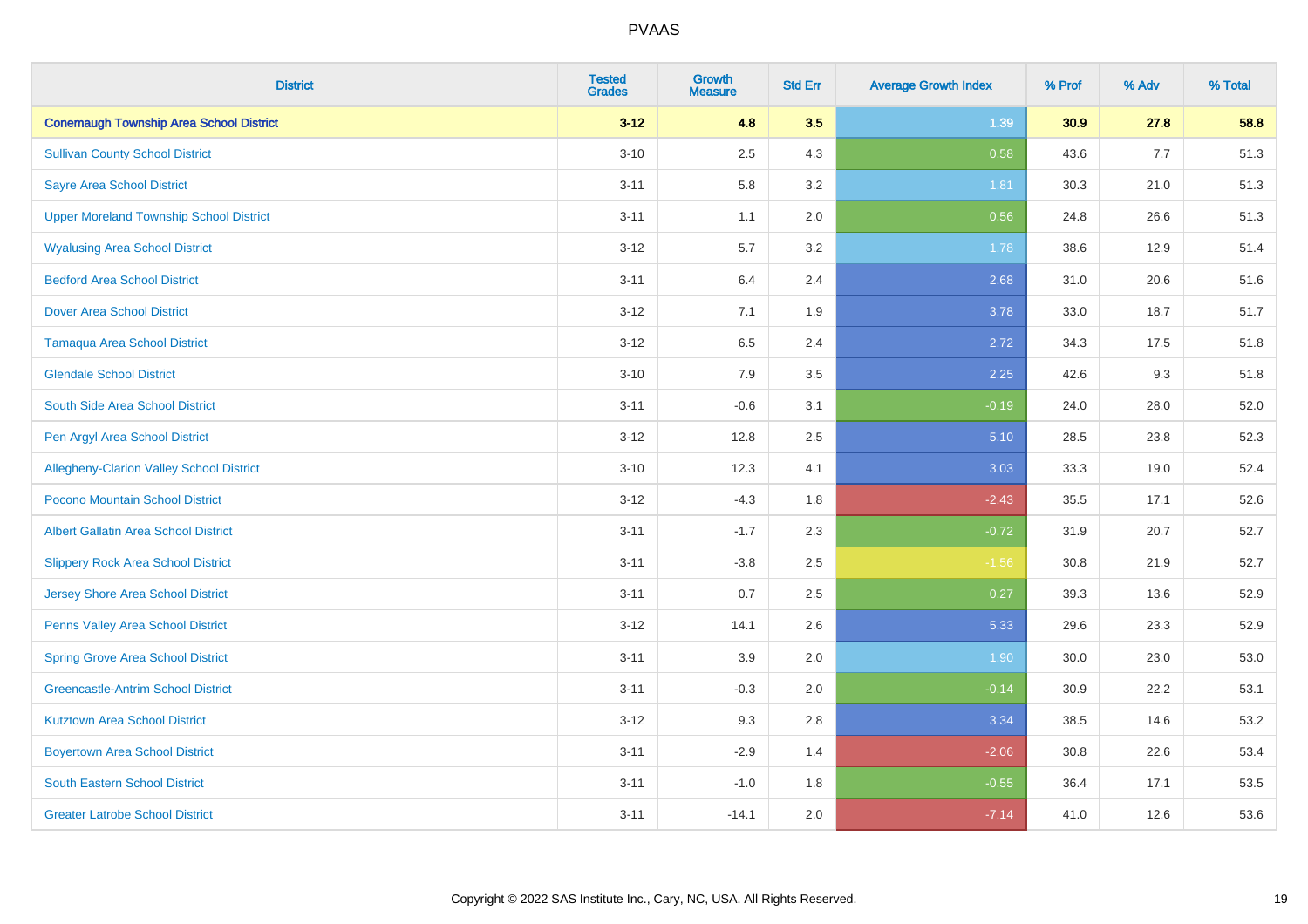| <b>District</b>                                | <b>Tested</b><br><b>Grades</b> | <b>Growth</b><br><b>Measure</b> | <b>Std Err</b> | <b>Average Growth Index</b> | % Prof | % Adv | % Total |
|------------------------------------------------|--------------------------------|---------------------------------|----------------|-----------------------------|--------|-------|---------|
| <b>Conemaugh Township Area School District</b> | $3 - 12$                       | 4.8                             | 3.5            | 1.39                        | 30.9   | 27.8  | 58.8    |
| <b>Midd-West School District</b>               | $3 - 11$                       | 3.6                             | 2.6            | 1.42                        | 28.6   | 25.0  | 53.6    |
| <b>Beaver Area School District</b>             | $3 - 10$                       | $-3.0$                          | 2.5            | $-1.16$                     | 25.8   | 27.8  | 53.6    |
| Saint Marys Area School District               | $3 - 11$                       | 6.0                             | 2.2            | 2.69                        | 35.4   | 18.3  | 53.7    |
| <b>Wyomissing Area School District</b>         | $3 - 12$                       | $-2.4$                          | 2.6            | $-0.92$                     | 25.6   | 28.1  | 53.7    |
| Northeastern York School District              | $3 - 11$                       | $3.8\,$                         | 1.8            | 2.11                        | 32.7   | 21.0  | 53.7    |
| East Pennsboro Area School District            | $3 - 11$                       | 4.8                             | 2.1            | 2.26                        | 36.8   | 16.9  | 53.7    |
| <b>Nazareth Area School District</b>           | $3 - 11$                       | $-2.5$                          | 1.7            | $-1.53$                     | 29.2   | 24.6  | 53.8    |
| <b>Quakertown Community School District</b>    | $3 - 12$                       | $-4.3$                          | 1.5            | $-2.79$                     | 33.8   | 20.1  | 53.8    |
| <b>Lakeview School District</b>                | $3 - 11$                       | $-1.9$                          | 3.5            | $-0.53$                     | 41.5   | 12.3  | 53.8    |
| <b>Red Lion Area School District</b>           | $3 - 11$                       | 4.5                             | 1.9            | 2.31                        | 32.3   | 21.5  | 53.8    |
| <b>Chichester School District</b>              | $3 - 11$                       | $-1.8$                          | 4.2            | $-0.44$                     | 40.0   | 14.0  | 54.0    |
| <b>Whitehall-Coplay School District</b>        | $3 - 11$                       | 11.8                            | 1.7            | 7.06                        | 32.3   | 21.7  | 54.0    |
| <b>Gateway School District</b>                 | $3 - 11$                       | 3.1                             | 2.0            | 1.55                        | 35.7   | 18.5  | 54.2    |
| <b>Dubois Area School District</b>             | $3 - 11$                       | $-2.8$                          | 2.0            | $-1.37$                     | 35.5   | 19.0  | 54.6    |
| <b>Dallas School District</b>                  | $3 - 11$                       | 8.1                             | 2.1            | 3.87                        | 32.4   | 22.4  | 54.8    |
| <b>Crestwood School District</b>               | $3 - 11$                       | $-3.4$                          | 2.2            | $-1.52$                     | 33.1   | 21.7  | 54.9    |
| <b>Brockway Area School District</b>           | $3 - 11$                       | $-0.4$                          | 3.5            | $-0.11$                     | 41.2   | 13.8  | 55.0    |
| <b>United School District</b>                  | $3 - 11$                       | 6.3                             | 3.3            | 1.89                        | 38.8   | 16.3  | 55.0    |
| <b>Neshaminy School District</b>               | $3 - 11$                       | 8.6                             | 1.3            | 6.56                        | 31.3   | 23.9  | 55.2    |
| Shenango Area School District                  | $3 - 11$                       | 1.7                             | 3.2            | 0.52                        | 41.4   | 13.8  | 55.3    |
| <b>Blackhawk School District</b>               | $3 - 11$                       | 2.0                             | 2.3            | 0.87                        | 34.6   | 20.7  | 55.3    |
| <b>Bermudian Springs School District</b>       | $3 - 11$                       | 2.5                             | 2.4            | 1.05                        | 31.8   | 23.5  | 55.3    |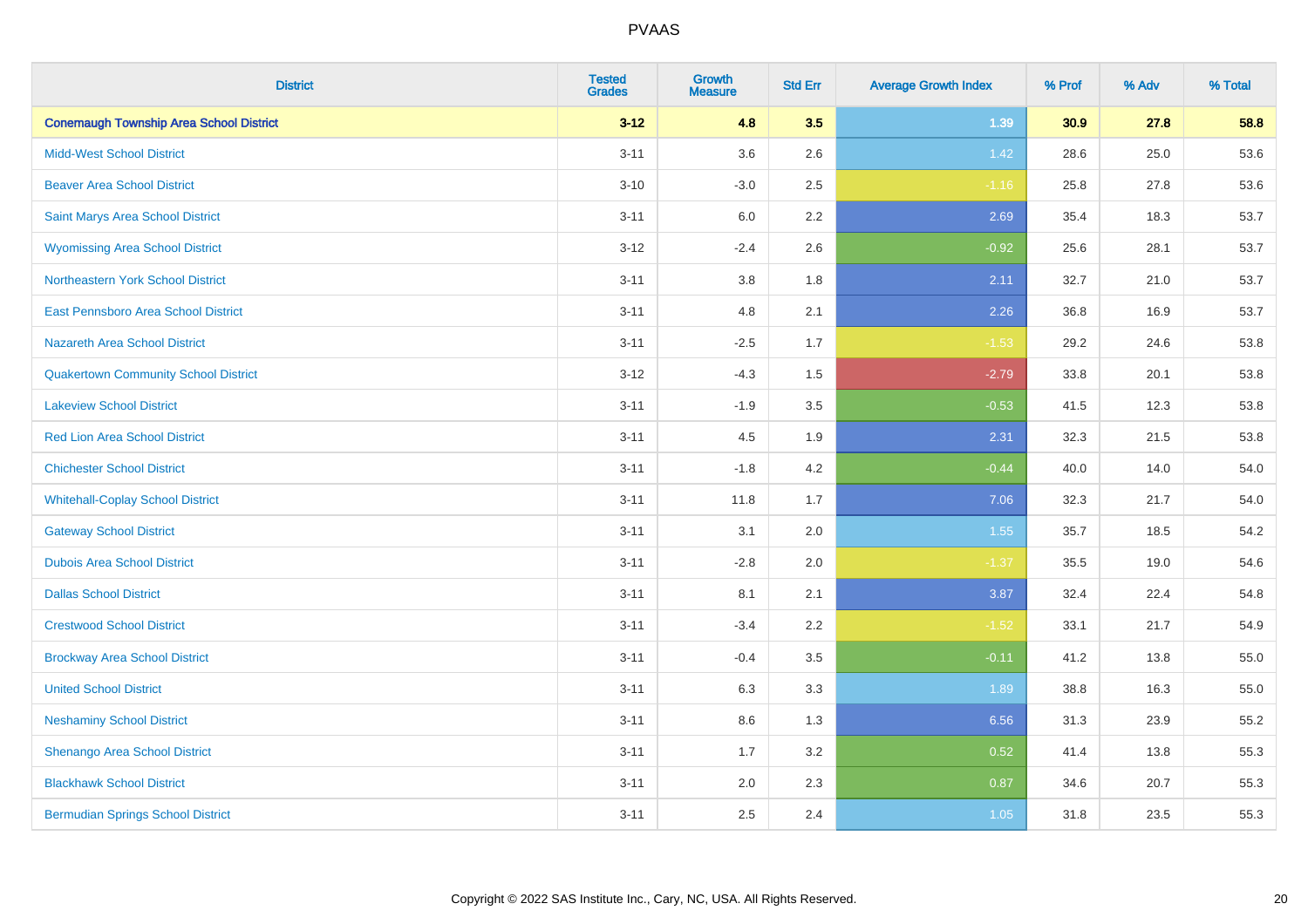| <b>District</b>                                | <b>Tested</b><br><b>Grades</b> | <b>Growth</b><br><b>Measure</b> | <b>Std Err</b> | <b>Average Growth Index</b> | % Prof | % Adv | % Total |
|------------------------------------------------|--------------------------------|---------------------------------|----------------|-----------------------------|--------|-------|---------|
| <b>Conemaugh Township Area School District</b> | $3 - 12$                       | 4.8                             | 3.5            | 1.39                        | 30.9   | 27.8  | 58.8    |
| <b>Montour School District</b>                 | $3 - 11$                       | $-6.1$                          | 2.1            | $-2.95$                     | 31.8   | 23.6  | 55.3    |
| <b>Lehighton Area School District</b>          | $3 - 11$                       | 11.4                            | 2.4            | 4.84                        | 30.5   | 24.9  | 55.3    |
| <b>Central York School District</b>            | $3 - 12$                       | 12.9                            | 1.5            | 8.64                        | 31.4   | 24.1  | 55.5    |
| <b>Galeton Area School District</b>            | $3 - 11$                       | 5.4                             | 5.4            | 1.01                        | 33.3   | 22.2  | 55.6    |
| <b>Homer-Center School District</b>            | $3 - 11$                       | 8.8                             | 3.5            | 2.53                        | 38.0   | 17.7  | 55.8    |
| <b>South Western School District</b>           | $3 - 12$                       | 2.5                             | 1.7            | 1.48                        | 36.2   | 19.7  | 55.9    |
| <b>Wilson School District</b>                  | $3 - 12$                       | $0.5\,$                         | 1.5            | 0.32                        | 30.4   | 25.5  | 55.9    |
| <b>Wilmington Area School District</b>         | $3 - 11$                       | 11.1                            | 3.3            | 3.37                        | 29.8   | 26.2  | 56.0    |
| <b>York Suburban School District</b>           | $3 - 11$                       | 7.4                             | 2.1            | 3.55                        | 24.9   | 31.2  | 56.1    |
| <b>Brandywine Heights Area School District</b> | $3 - 11$                       | 5.8                             | 2.6            | 2.27                        | 27.7   | 28.6  | 56.2    |
| <b>Central Valley School District</b>          | $3 - 10$                       | 4.7                             | 2.6            | 1.83                        | 37.8   | 18.5  | 56.3    |
| <b>Muncy School District</b>                   | $3 - 11$                       | 6.9                             | 3.3            | 2.12                        | 37.6   | 18.8  | 56.4    |
| <b>North East School District</b>              | $3 - 11$                       | $-5.3$                          | 2.7            | $-1.97$                     | 31.7   | 24.8  | 56.4    |
| <b>Wissahickon School District</b>             | $3 - 10$                       | $-5.3$                          | 1.7            | $-3.14$                     | 27.5   | 29.0  | 56.6    |
| <b>Blue Mountain School District</b>           | $3 - 10$                       | 12.2                            | 2.1            | 5.81                        | 30.7   | 26.1  | 56.8    |
| <b>Springfield School District</b>             | $3 - 11$                       | 1.2                             | 1.7            | 0.69                        | 31.8   | 25.2  | 56.9    |
| <b>South Butler County School District</b>     | $3 - 10$                       | 6.3                             | 2.2            | 2.80                        | 37.8   | 19.2  | 57.0    |
| <b>Montoursville Area School District</b>      | $3 - 12$                       | $-8.4$                          | 2.6            | $-3.17$                     | 38.8   | 18.2  | 57.0    |
| <b>Belle Vernon Area School District</b>       | $3 - 11$                       | 11.1                            | 2.3            | 4.88                        | 31.6   | 25.4  | 57.1    |
| <b>Bloomsburg Area School District</b>         | $3 - 10$                       | 4.3                             | 3.4            | 1.26                        | 36.5   | 20.6  | 57.1    |
| <b>Spring Cove School District</b>             | $3 - 11$                       | 9.1                             | 2.4            | 3.77                        | 31.8   | 25.4  | 57.1    |
| <b>Donegal School District</b>                 | $3 - 12$                       | 5.9                             | 2.2            | 2.72                        | 34.1   | 23.1  | 57.2    |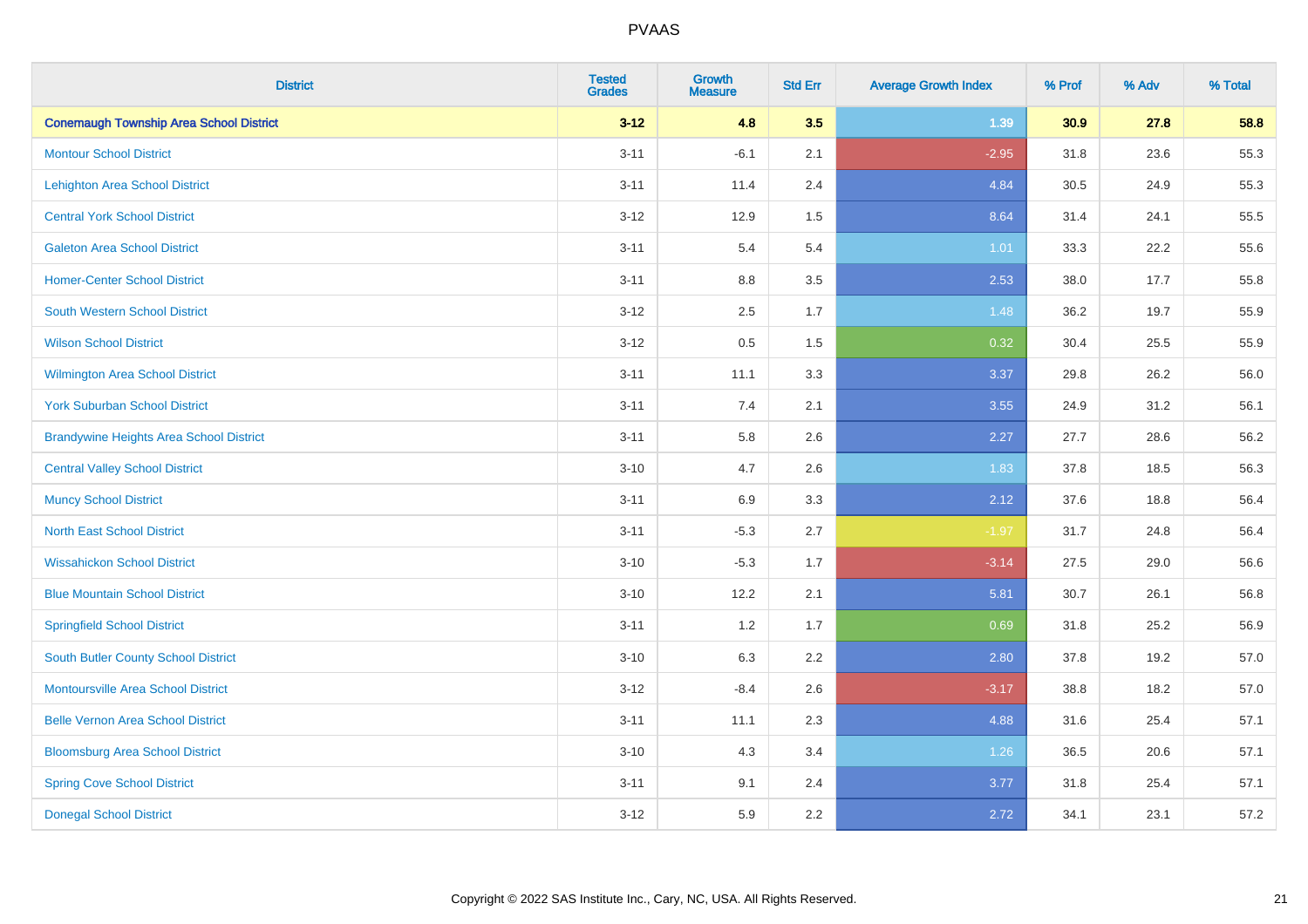| <b>District</b>                                 | <b>Tested</b><br><b>Grades</b> | <b>Growth</b><br><b>Measure</b> | <b>Std Err</b> | <b>Average Growth Index</b> | % Prof | % Adv | % Total |
|-------------------------------------------------|--------------------------------|---------------------------------|----------------|-----------------------------|--------|-------|---------|
| <b>Conemaugh Township Area School District</b>  | $3 - 12$                       | 4.8                             | 3.5            | 1.39                        | 30.9   | 27.8  | 58.8    |
| <b>Armstrong School District</b>                | $3 - 11$                       | 9.8                             | 1.6            | 6.22                        | 32.8   | 24.6  | 57.4    |
| <b>Lower Dauphin School District</b>            | $3 - 11$                       | 5.3                             | 1.8            | 3.03                        | 30.6   | 26.8  | 57.5    |
| Capital Area School for the Arts Charter School | $9 - 11$                       | 14.2                            | 4.5            | 3.13                        | 27.5   | 30.0  | 57.5    |
| <b>Fleetwood Area School District</b>           | $3 - 10$                       | 10.4                            | 2.0            | 5.19                        | 31.7   | 25.8  | 57.5    |
| <b>Ridgway Area School District</b>             | $3 - 11$                       | $-6.1$                          | 4.0            | $-1.53$                     | 42.2   | 15.6  | 57.8    |
| California Area School District                 | $3 - 10$                       | $-13.7$                         | 4.5            | $-3.06$                     | 41.7   | 16.7  | 58.3    |
| <b>Avon Grove Charter School</b>                | $3 - 11$                       | 9.8                             | 3.1            | 3.18                        | 32.4   | 26.0  | 58.4    |
| <b>Abington School District</b>                 | $3 - 10$                       | 0.9                             | 1.6            | 0.57                        | 29.7   | 28.7  | 58.4    |
| <b>Conestoga Valley School District</b>         | $3 - 11$                       | 2.4                             | 1.7            | 1.43                        | 35.0   | 23.5  | 58.5    |
| <b>Twin Valley School District</b>              | $3 - 12$                       | $-3.2$                          | 1.9            | $-1.68$                     | 38.8   | 19.8  | 58.6    |
| <b>Conemaugh Township Area School District</b>  | $3 - 12$                       | 4.8                             | 3.5            | 1.39                        | 30.9   | 27.8  | 58.8    |
| <b>Riverside Beaver County School District</b>  | $3 - 11$                       | $-5.5$                          | 2.7            | $-2.03$                     | 35.8   | 23.2  | 59.0    |
| <b>East Penn School District</b>                | $3 - 11$                       | 8.9                             | 1.2            | 7.61                        | 32.8   | 26.4  | 59.2    |
| <b>Canon-Mcmillan School District</b>           | $3 - 11$                       | $-5.0$                          | 1.5            | $-3.25$                     | 30.8   | 28.5  | 59.3    |
| Northwestern Lehigh School District             | $3 - 11$                       | $-2.4$                          | 2.1            | $-1.14$                     | 41.7   | 17.9  | 59.5    |
| <b>West Chester Area School District</b>        | $3 - 11$                       | $-2.1$                          | 1.2            | $-1.83$                     | 36.4   | 23.2  | 59.6    |
| <b>Pennridge School District</b>                | $3 - 10$                       | 7.4                             | 1.5            | 5.10                        | 32.0   | 27.6  | 59.6    |
| <b>Phoenixville Area School District</b>        | $3 - 11$                       | 7.3                             | 1.8            | 3.96                        | 32.3   | 27.6  | 59.8    |
| Moon Area School District                       | $3 - 11$                       | 1.5                             | 1.8            | 0.86                        | 34.5   | 25.5  | 60.0    |
| <b>Bellwood-Antis School District</b>           | $3 - 10$                       | 3.5                             | 2.8            | 1.24                        | 40.9   | 19.4  | 60.2    |
| <b>Indiana Area School District</b>             | $3 - 11$                       | 12.0                            | 2.0            | 5.98                        | 30.0   | 30.4  | 60.3    |
| <b>Perkiomen Valley School District</b>         | $3 - 11$                       | 2.7                             | 1.5            | 1.83                        | 35.0   | 25.3  | 60.3    |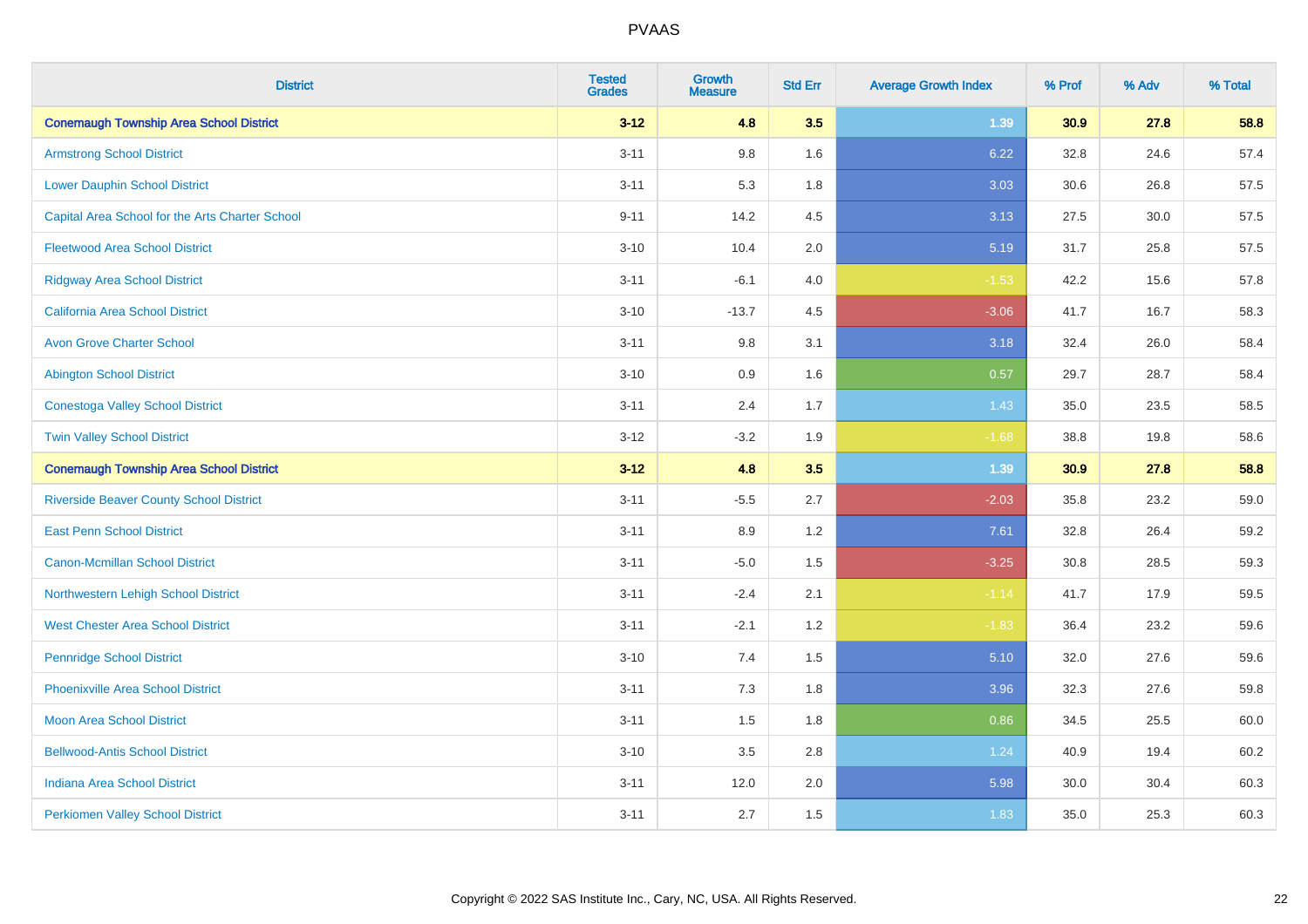| <b>District</b>                                | <b>Tested</b><br><b>Grades</b> | Growth<br><b>Measure</b> | <b>Std Err</b> | <b>Average Growth Index</b> | % Prof | % Adv | % Total |
|------------------------------------------------|--------------------------------|--------------------------|----------------|-----------------------------|--------|-------|---------|
| <b>Conemaugh Township Area School District</b> | $3 - 12$                       | 4.8                      | 3.5            | 1.39                        | 30.9   | 27.8  | 58.8    |
| <b>Plum Borough School District</b>            | $3 - 11$                       | $-9.4$                   | 2.4            | $-3.98$                     | 32.9   | 27.4  | 60.4    |
| <b>Cocalico School District</b>                | $3 - 11$                       | 12.3                     | 1.9            | 6.48                        | 28.2   | 32.3  | 60.5    |
| <b>Conewago Valley School District</b>         | $3 - 12$                       | 7.6                      | 1.7            | 4.46                        | 41.3   | 19.4  | 60.6    |
| <b>Brookville Area School District</b>         | $3 - 11$                       | 6.8                      | 3.1            | 2.19                        | 46.1   | 14.6  | 60.7    |
| Pennsylvania Leadership Charter School         | $3 - 11$                       | $8.0\,$                  | 1.9            | 4.22                        | 33.1   | 27.8  | 60.9    |
| <b>Richland School District</b>                | $3 - 11$                       | $-6.9$                   | 2.6            | $-2.63$                     | 40.1   | 20.9  | 61.0    |
| <b>Hermitage School District</b>               | $3 - 12$                       | 14.0                     | 2.5            | 5.59                        | 34.0   | 27.0  | 61.0    |
| <b>Owen J Roberts School District</b>          | $3 - 11$                       | $-3.5$                   | 1.5            | $-2.27$                     | 36.8   | 24.4  | 61.2    |
| <b>Garnet Valley School District</b>           | $3 - 10$                       | 0.2                      | 1.7            | 0.13                        | 34.9   | 26.4  | 61.3    |
| <b>Oley Valley School District</b>             | $3 - 11$                       | 1.4                      | 2.4            | 0.56                        | 37.4   | 23.9  | 61.4    |
| <b>Jenkintown School District</b>              | $3 - 11$                       | $-7.9$                   | 4.1            | $-1.92$                     | 34.1   | 27.3  | 61.4    |
| <b>Evergreen Community Charter School</b>      | $6 - 11$                       | $-1.1$                   | 4.7            | $-0.23$                     | 34.6   | 26.9  | 61.5    |
| <b>Manheim Township School District</b>        | $3 - 12$                       | 10.9                     | 1.5            | 7.51                        | 30.9   | 31.0  | 61.9    |
| <b>Parkland School District</b>                | $3 - 11$                       | $-3.7$                   | 1.2            | $-3.17$                     | 31.4   | 30.6  | 62.0    |
| West Jefferson Hills School District           | $3 - 11$                       | 1.9                      | 1.9            | 0.99                        | 34.8   | 27.3  | 62.1    |
| Downingtown Area School District               | $3 - 11$                       | 4.4                      | 1.1            | 4.06                        | 30.1   | 32.0  | 62.2    |
| <b>Coudersport Area School District</b>        | $3 - 11$                       | 14.8                     | 3.4            | 4.33                        | 34.7   | 28.0  | 62.7    |
| <b>Central Columbia School District</b>        | $3 - 12$                       | 0.3                      | 2.3            | 0.12                        | 25.4   | 37.6  | 63.0    |
| <b>Haverford Township School District</b>      | $3 - 11$                       | 1.4                      | 1.4            | 1.05                        | 36.7   | 26.3  | 63.0    |
| <b>Manheim Central School District</b>         | $3 - 11$                       | 12.8                     | 2.0            | 6.52                        | 27.8   | 35.4  | 63.2    |
| <b>Tuscarora School District</b>               | $3 - 11$                       | 13.4                     | 2.2            | 6.20                        | 37.1   | 26.3  | 63.4    |
| North Clarion County School District           | $3 - 12$                       | 3.4                      | 4.1            | 0.83                        | 45.0   | 18.8  | 63.8    |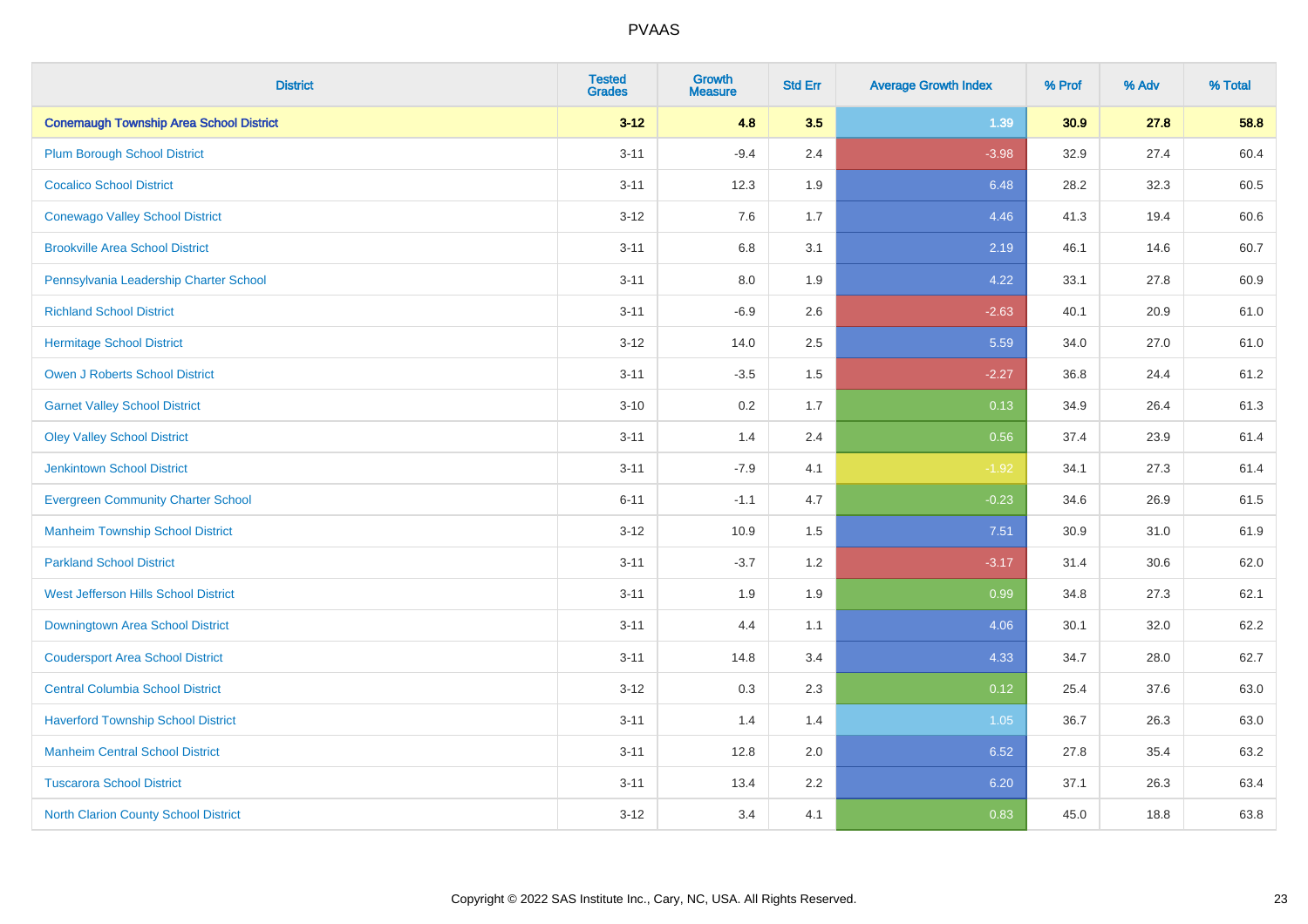| <b>District</b>                                | <b>Tested</b><br><b>Grades</b> | <b>Growth</b><br><b>Measure</b> | <b>Std Err</b> | <b>Average Growth Index</b> | % Prof | % Adv | % Total |
|------------------------------------------------|--------------------------------|---------------------------------|----------------|-----------------------------|--------|-------|---------|
| <b>Conemaugh Township Area School District</b> | $3 - 12$                       | 4.8                             | 3.5            | 1.39                        | 30.9   | 27.8  | 58.8    |
| <b>Greenwood School District</b>               | $3 - 11$                       | 11.3                            | 3.6            | 3.14                        | 31.2   | 32.8  | 63.9    |
| <b>Elizabethtown Area School District</b>      | $3 - 12$                       | 7.1                             | 1.7            | 4.19                        | 36.4   | 27.6  | 64.0    |
| <b>Warwick School District</b>                 | $3 - 11$                       | 21.7                            | 1.8            | 11.76                       | 27.7   | 36.3  | 64.0    |
| <b>Sharpsville Area School District</b>        | $3 - 11$                       | 3.8                             | 3.7            | 1.04                        | 41.1   | 23.2  | 64.3    |
| <b>Benton Area School District</b>             | $3 - 10$                       | 8.1                             | 4.0            | 2.01                        | 35.7   | 28.6  | 64.3    |
| <b>Upper Dauphin Area School District</b>      | $3 - 11$                       | 16.5                            | 5.1            | 3.26                        | 37.5   | 26.8  | 64.3    |
| <b>West Allegheny School District</b>          | $3 - 12$                       | $8.6\,$                         | 2.0            | 4.34                        | 37.3   | 27.2  | 64.5    |
| <b>Millcreek Township School District</b>      | $3 - 11$                       | 9.1                             | 1.4            | 6.61                        | 34.5   | 30.1  | 64.6    |
| <b>Upper Dublin School District</b>            | $3 - 12$                       | 2.1                             | 1.8            | 1.19                        | 34.7   | 30.0  | 64.7    |
| <b>North Pocono School District</b>            | $3 - 11$                       | 13.1                            | 3.7            | 3.54                        | 31.4   | 33.3  | 64.7    |
| <b>Rose Tree Media School District</b>         | $3 - 10$                       | $-2.8$                          | 2.1            | $-1.33$                     | 35.2   | 29.6  | 64.8    |
| <b>Franklin Regional School District</b>       | $3 - 11$                       | 11.3                            | 1.8            | 6.13                        | 30.0   | 35.0  | 65.0    |
| <b>Norwin School District</b>                  | $3 - 11$                       | $-1.1$                          | 1.6            | $-0.70$                     | 37.7   | 27.6  | 65.2    |
| <b>Pennsbury School District</b>               | $3 - 11$                       | 5.6                             | 1.3            | 4.38                        | 37.7   | 27.7  | 65.4    |
| <b>Abington Heights School District</b>        | $3 - 11$                       | 6.7                             | 1.7            | 4.00                        | 33.8   | 31.7  | 65.5    |
| <b>Saucon Valley School District</b>           | $3 - 11$                       | 18.9                            | 2.2            | 8.48                        | 26.0   | 39.6  | 65.6    |
| <b>Tyrone Area School District</b>             | $3 - 12$                       | 29.2                            | 2.3            | 12.86                       | 36.6   | 29.1  | 65.7    |
| <b>Seneca Valley School District</b>           | $3 - 11$                       | $0.8\,$                         | 1.4            | 0.54                        | 40.6   | 25.2  | 65.8    |
| <b>Quaker Valley School District</b>           | $3 - 11$                       | 12.2                            | 2.5            | 4.90                        | 39.5   | 26.4  | 65.9    |
| <b>West Branch Area School District</b>        | $3 - 11$                       | 17.0                            | 3.3            | 5.20                        | 47.1   | 19.1  | 66.2    |
| <b>North Penn School District</b>              | $3 - 11$                       | 17.6                            | 1.0            | 17.53                       | 30.8   | 35.7  | 66.4    |
| <b>Montrose Area School District</b>           | $3 - 10$                       | 12.3                            | 2.8            | 4.41                        | 37.8   | 28.9  | 66.7    |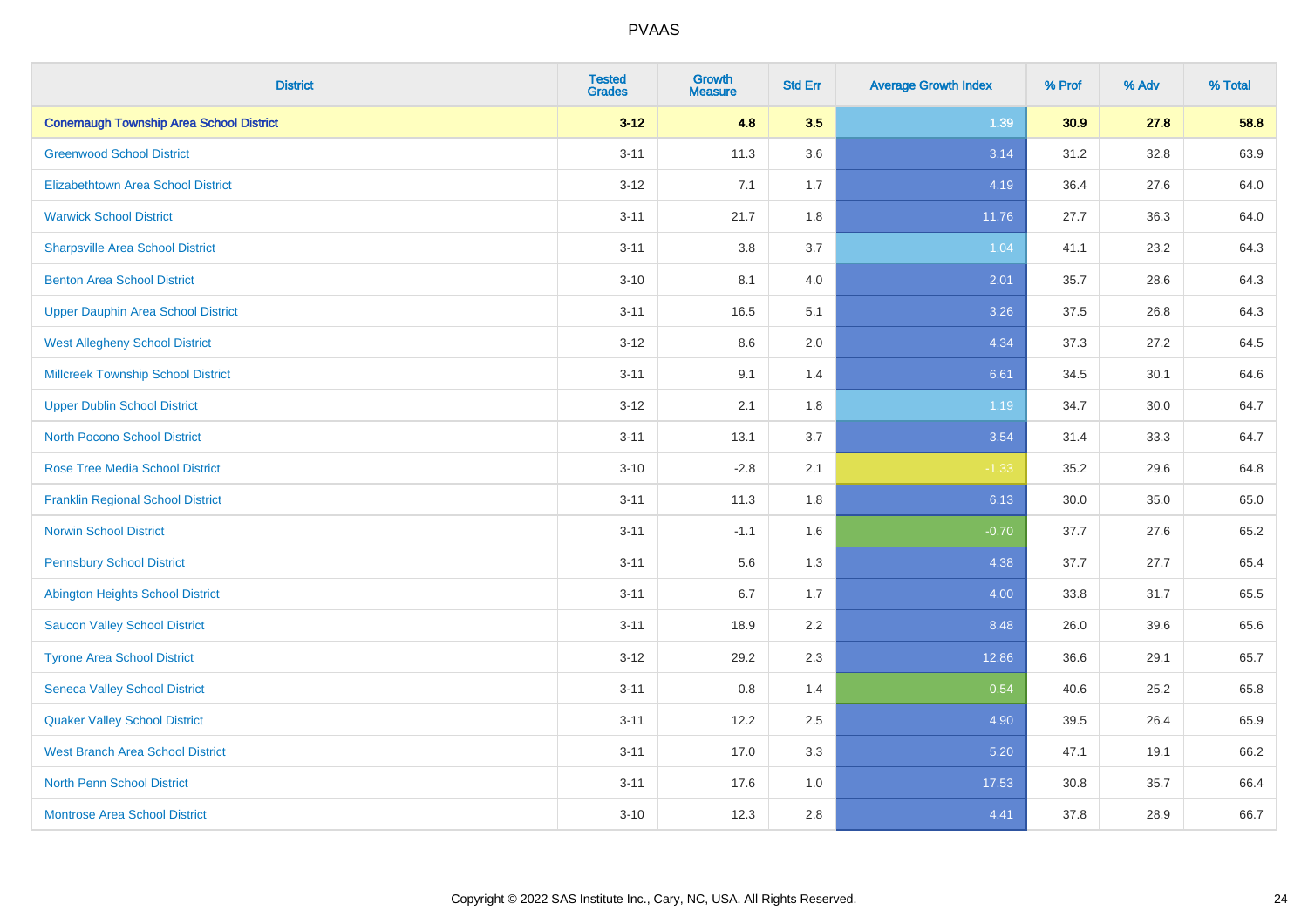| <b>District</b>                                | <b>Tested</b><br><b>Grades</b> | <b>Growth</b><br><b>Measure</b> | <b>Std Err</b> | <b>Average Growth Index</b> | % Prof | % Adv | % Total |
|------------------------------------------------|--------------------------------|---------------------------------|----------------|-----------------------------|--------|-------|---------|
| <b>Conemaugh Township Area School District</b> | $3 - 12$                       | 4.8                             | 3.5            | 1.39                        | 30.9   | 27.8  | 58.8    |
| <b>Pequea Valley School District</b>           | $3 - 11$                       | 18.0                            | 3.1            | 5.74                        | 29.2   | 37.5  | 66.7    |
| <b>Hempfield School District</b>               | $3 - 11$                       | 13.4                            | 1.3            | 10.53                       | 29.9   | 36.8  | 66.7    |
| <b>Southern York County School District</b>    | $3 - 11$                       | 15.5                            | 1.8            | 8.48                        | 37.6   | 29.2  | 66.8    |
| <b>Upper Merion Area School District</b>       | $3 - 11$                       | 14.0                            | 2.0            | 7.15                        | 34.4   | 32.6  | 67.0    |
| <b>Avon Grove School District</b>              | $3 - 10$                       | 7.6                             | 1.4            | 5.29                        | 33.7   | 33.2  | 67.0    |
| Southern Lehigh School District                | $3 - 11$                       | $-4.1$                          | 2.1            | $-1.94$                     | 39.3   | 28.0  | 67.2    |
| <b>Freeport Area School District</b>           | $3 - 10$                       | $-0.2$                          | 2.1            | $-0.10$                     | 37.4   | 29.8  | 67.2    |
| <b>Great Valley School District</b>            | $3 - 11$                       | 5.4                             | 2.0            | 2.77                        | 33.8   | 33.5  | 67.3    |
| <b>Council Rock School District</b>            | $3 - 11$                       | 13.5                            | 1.1            | 12.27                       | 32.0   | 35.4  | 67.4    |
| <b>Bethel Park School District</b>             | $3 - 11$                       | $-4.4$                          | 1.7            | $-2.62$                     | 40.1   | 27.3  | 67.4    |
| <b>Littlestown Area School District</b>        | $3 - 11$                       | 28.7                            | 2.4            | 11.83                       | 38.4   | 29.3  | 67.7    |
| Lampeter-Strasburg School District             | $3 - 12$                       | 11.0                            | 1.9            | 5.69                        | 35.4   | 32.3  | 67.7    |
| <b>Springfield Township School District</b>    | $3 - 11$                       | $-3.9$                          | 3.1            | $-1.27$                     | 37.2   | 30.8  | 68.1    |
| <b>Clearfield Area School District</b>         | $3 - 10$                       | $-1.3$                          | 3.7            | $-0.34$                     | 43.9   | 24.6  | 68.4    |
| <b>Delaware Valley School District</b>         | $3 - 11$                       | 15.7                            | 1.6            | 9.62                        | 36.7   | 32.1  | 68.8    |
| <b>Mars Area School District</b>               | $3 - 10$                       | 6.6                             | 1.9            | 3.45                        | 36.7   | 32.4  | 69.1    |
| <b>Berlin Brothersvalley School District</b>   | $3 - 11$                       | 19.6                            | 4.0            | 4.93                        | 28.3   | 41.3  | 69.6    |
| <b>Methacton School District</b>               | $3 - 11$                       | 11.0                            | 1.6            | 6.94                        | 36.0   | 33.6  | 69.6    |
| <b>Souderton Area School District</b>          | $3 - 11$                       | 18.5                            | 1.4            | 12.86                       | 39.2   | 31.2  | 70.4    |
| <b>Wallingford-Swarthmore School District</b>  | $3 - 10$                       | 5.0                             | 2.2            | 2.25                        | 33.3   | 37.1  | 70.4    |
| South Fayette Township School District         | $3 - 11$                       | 6.0                             | 1.8            | 3.33                        | 32.2   | 38.3  | 70.5    |
| <b>Cumberland Valley School District</b>       | $3 - 12$                       | 18.6                            | 1.2            | 15.79                       | 31.3   | 39.2  | 70.5    |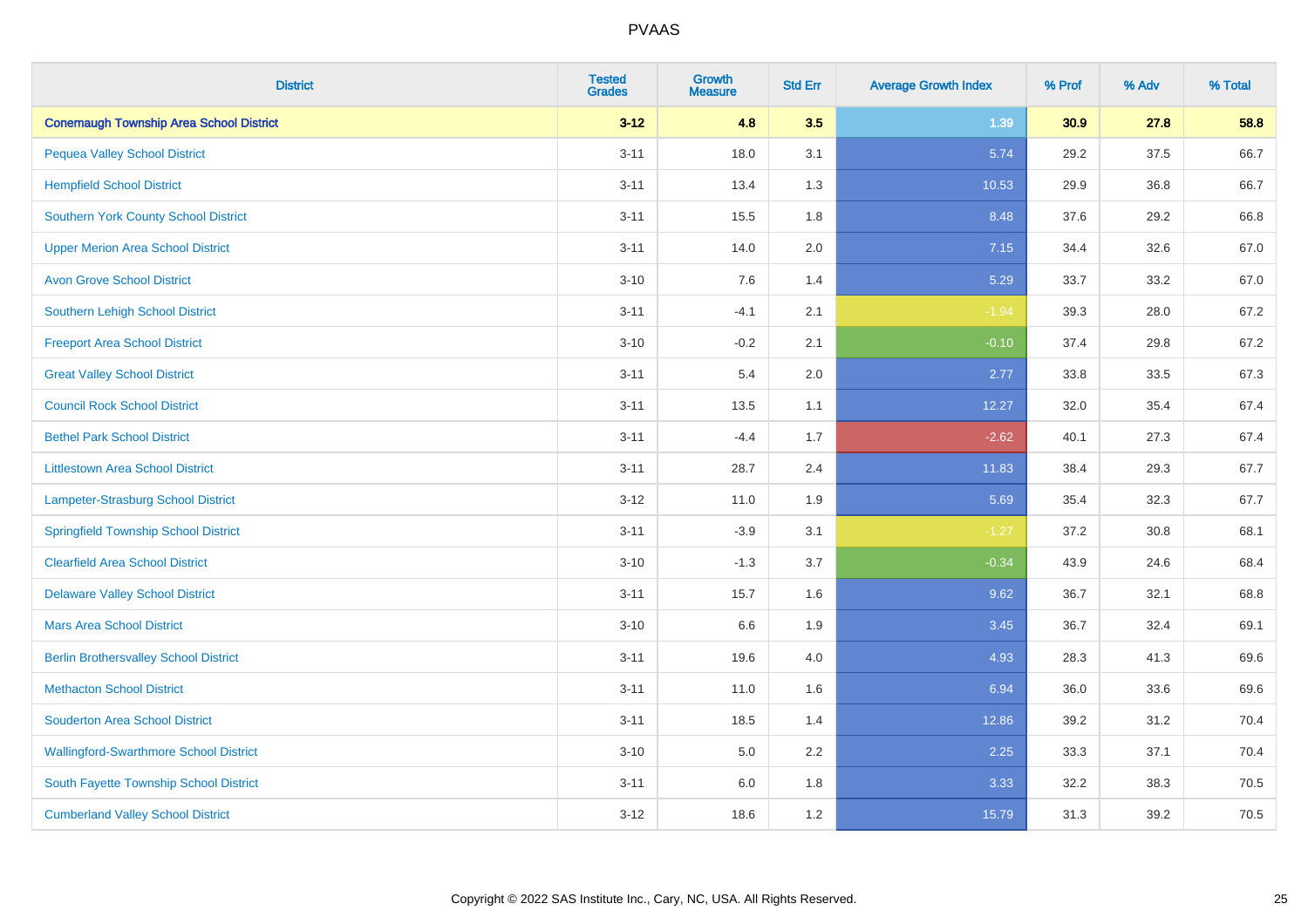| <b>District</b>                                 | <b>Tested</b><br><b>Grades</b> | <b>Growth</b><br><b>Measure</b> | <b>Std Err</b> | <b>Average Growth Index</b> | % Prof | % Adv | % Total |
|-------------------------------------------------|--------------------------------|---------------------------------|----------------|-----------------------------|--------|-------|---------|
| <b>Conemaugh Township Area School District</b>  | $3 - 12$                       | 4.8                             | 3.5            | 1.39                        | 30.9   | 27.8  | 58.8    |
| <b>Oswayo Valley School District</b>            | $3 - 12$                       | 9.9                             | 5.1            | 1.93                        | 26.5   | 44.1  | 70.6    |
| <b>Colonial School District</b>                 | $3 - 11$                       | 22.1                            | 1.6            | 13.55                       | 27.2   | 43.5  | 70.6    |
| <b>Tredyffrin-Easttown School District</b>      | $3 - 10$                       | 8.7                             | 2.4            | 3.57                        | 35.2   | 35.8  | 71.0    |
| <b>Dallastown Area School District</b>          | $3 - 11$                       | 19.9                            | 1.4            | 14.14                       | 36.8   | 34.2  | 71.0    |
| <b>Radnor Township School District</b>          | $3 - 12$                       | 7.5                             | 1.9            | 4.03                        | 33.0   | 38.3  | 71.3    |
| <b>Lower Moreland Township School District</b>  | $3 - 11$                       | 8.7                             | 2.0            | 4.35                        | 38.2   | 33.2  | 71.4    |
| <b>Eastern Lancaster County School District</b> | $3 - 12$                       | 2.9                             | 3.2            | 0.91                        | 35.2   | 36.4  | 71.6    |
| <b>Lewisburg Area School District</b>           | $3 - 11$                       | 1.7                             | 2.4            | 0.72                        | 35.9   | 35.9  | 71.8    |
| <b>Loyalsock Township School District</b>       | $3-12$                         | 26.7                            | 2.7            | 9.92                        | 36.8   | 35.1  | 71.9    |
| <b>Penn-Trafford School District</b>            | $3 - 11$                       | 2.9                             | 1.8            | 1.68                        | 46.3   | 26.2  | 72.5    |
| Palmyra Area School District                    | $3 - 11$                       | 16.2                            | 1.8            | 9.02                        | 38.8   | 34.0  | 72.8    |
| North Allegheny School District                 | $3 - 11$                       | 18.0                            | 1.3            | 14.25                       | 30.5   | 42.9  | 73.4    |
| <b>Camp Hill School District</b>                | $3 - 12$                       | 20.7                            | 2.9            | 7.00                        | 32.3   | 41.4  | 73.7    |
| <b>Marple Newtown School District</b>           | $3 - 11$                       | 20.6                            | 2.3            | 8.95                        | 31.1   | 42.7  | 73.8    |
| <b>Wayne Highlands School District</b>          | $3 - 11$                       | 22.5                            | 2.5            | 9.16                        | 33.8   | 40.4  | 74.2    |
| Fox Chapel Area School District                 | $3 - 11$                       | 17.6                            | 1.9            | 9.47                        | 22.9   | 52.0  | 74.9    |
| <b>Harbor Creek School District</b>             | $3 - 11$                       | 13.4                            | 2.3            | 5.80                        | 34.5   | 40.7  | 75.2    |
| <b>Spring-Ford Area School District</b>         | $3 - 11$                       | 16.6                            | 1.2            | 14.02                       | 30.4   | 45.3  | 75.7    |
| <b>Central Bucks School District</b>            | $3 - 11$                       | 15.5                            | 0.9            | 17.94                       | 34.8   | 41.4  | 76.2    |
| <b>Upper Saint Clair School District</b>        | $3 - 11$                       | 13.8                            | 1.8            | 7.86                        | 32.2   | 44.5  | 76.7    |
| <b>Fairview School District</b>                 | $3 - 11$                       | 8.3                             | 2.4            | 3.43                        | 41.9   | 34.9  | 76.7    |
| <b>Peters Township School District</b>          | $3 - 11$                       | 14.1                            | 1.7            | 8.16                        | 35.2   | 41.6  | 76.8    |